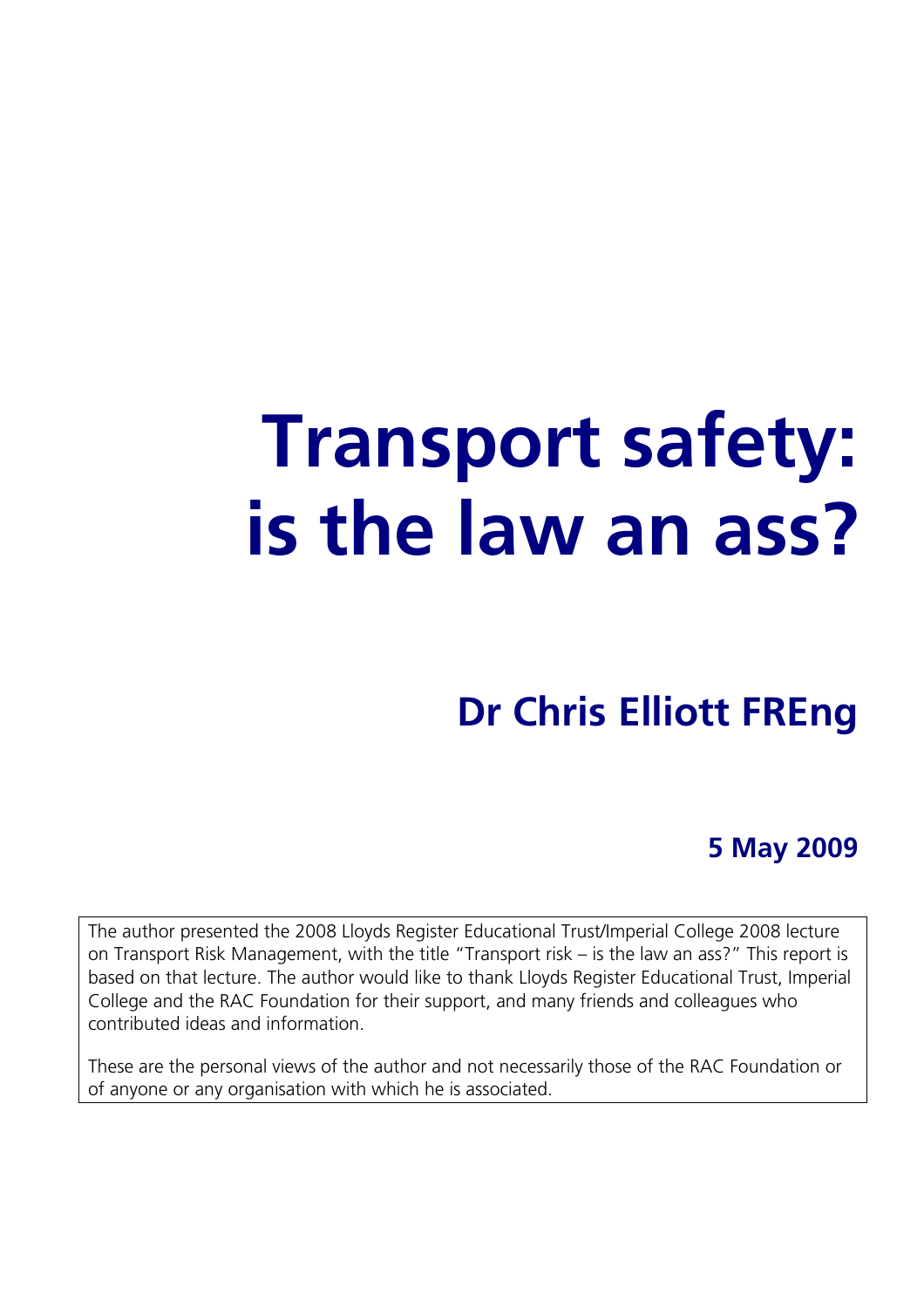# **Contents**

| 1              | <b>Context</b><br>Scope<br>Principles<br>Relevance of regulation                                                                                                                                                                                                                                 | 2<br>2<br>$\overline{2}$<br>$\overline{4}$ |
|----------------|--------------------------------------------------------------------------------------------------------------------------------------------------------------------------------------------------------------------------------------------------------------------------------------------------|--------------------------------------------|
| $\overline{2}$ | <b>Measuring general public sentiment</b><br>Analogy with other societal measurements<br>Passenger safety in the media<br>VPF, the Value of Preventing a (Statistical) Fatality<br>Measuring attitudes to transport safety – rail experience<br>Other research<br>Principal results and messages | 5<br>5<br>5<br>8<br>10<br>10               |
| 3              | <b>Regulatory frameworks</b><br>Structure of law<br>Regulatory frameworks – regulation and enforcement<br>Regulatory frameworks – accident investigation                                                                                                                                         | 12<br>12<br>13<br>16                       |
| 4              | <b>Implications and action</b><br>Messages for passenger safety regulation<br>System failures<br>Action to improve regulation of passenger safety                                                                                                                                                | 19<br>19<br>19<br>21                       |

Acknowledgements

I should like to thank for their helpful suggestions and advice: Rupert Britton, Dr Peter Brooker, Capt John Cox, Rob Gifford, Andrew Kennedy, Tony Muncer, Anna Rusted and Vaughan Pomeroy.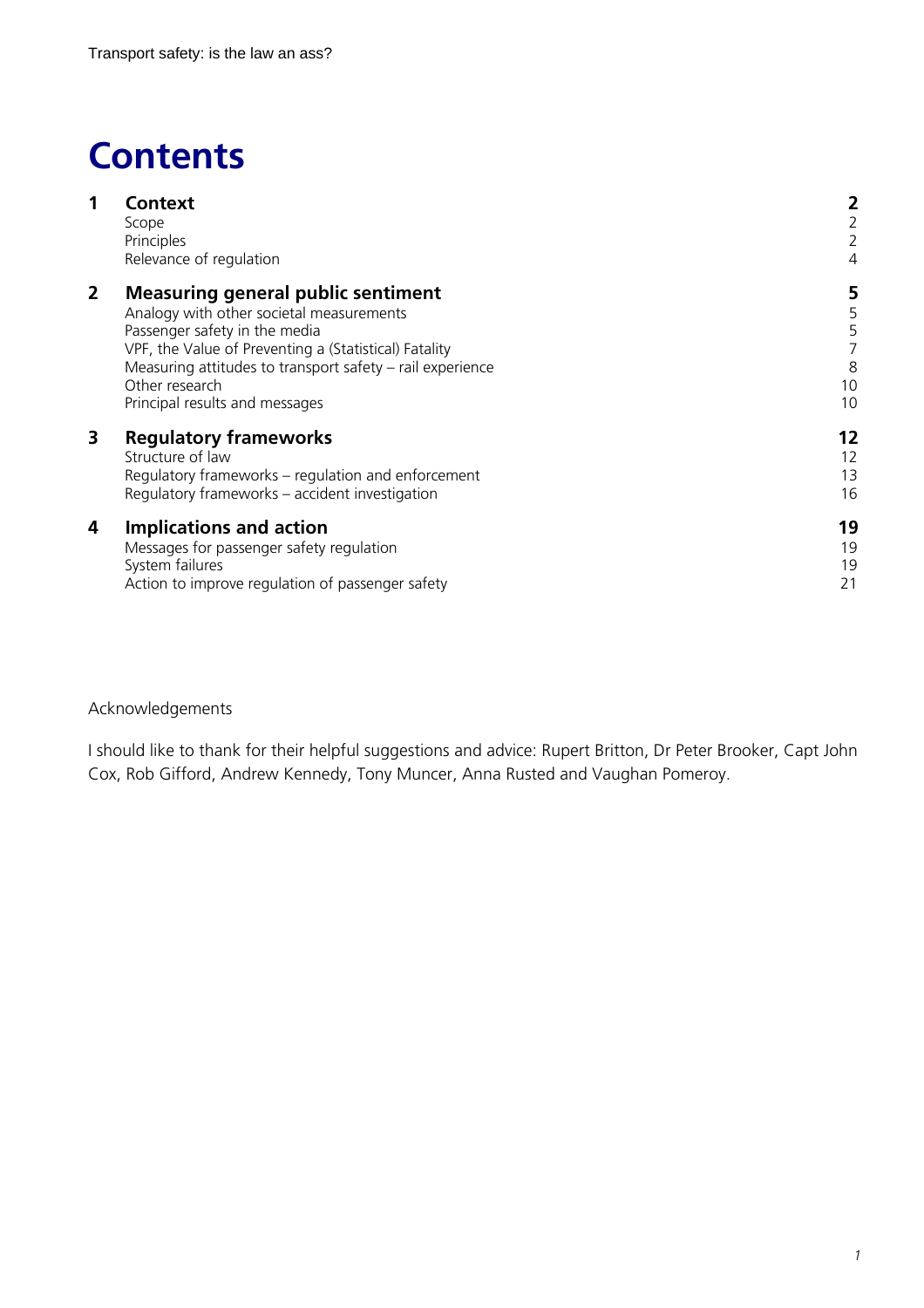# **1 Context**

# **Scope**

No transport is perfectly safe. Equipment can fail, people can make mistakes or parts of a system may be incompatible when they come together. But transport also brings many benefits. Safety regulation should ensure that the level of risk is acceptable, low enough that it is out-weighed by those benefits.

This report compares the regulation of safety risks of the four principal modes of commercial passenger transport:

- aviation, including scheduled airlines and commercial charter
- marine, including ferries and cruise liners
- rail; and
- road, including bus, coach and taxi.

It looks at the structure of safety regulation, how it is enforced and how accidents are investigated, including administrative law, for example the grant of licences, and criminal law, particularly after accidents. Civil law, such as the tort of negligence, and consequent civil claims for damages are a different subject and are not considered here'.

Some modes of transport do not fall neatly into single categories. Trams are regulated both as light rail and road vehicles and tram/trains also operate on main line railways so have to comply with heavy rail regulation. There are emerging modes of transport, such as Personal Rapid Transit (PRT), for which the regulatory framework is still to be developed.

Although some useful insight can be obtained from amateur or self-drive modes of transport (private aircraft, yachts, cars, motorcycles, cycles or walking), they are outside the scope of this report.

# **Principles**

Two principles are taken as axiomatic:

### **PRINCIPLE 1: that transport services should provide the level of safety that society demands and for which it is prepared to pay**

This can form a logical foundation for the legal regulation of safety. For example, in Herrington $^2$  (a rail trespass case) Lord Diplock stated that the law:

*takes account … of changes in social attitudes and circumstances and gives effect to the general public sentiment …* 

This judicial statement sets the agenda for this report. Chapter 2 examines how we can define *social attitudes and circumstances* and measure *general public sentiment*. Chapter 3 describes the existing regulatory

 $\overline{a}$ 1 A paper by the author entitled "System safety and the law" examined the problems of attributing civil liability when an accident occurs as a result of a failure of a system of several independent parts. It is available at www.pitchill.com

British Railways Board v Herrington (HL) [1972] AC 877 at 941D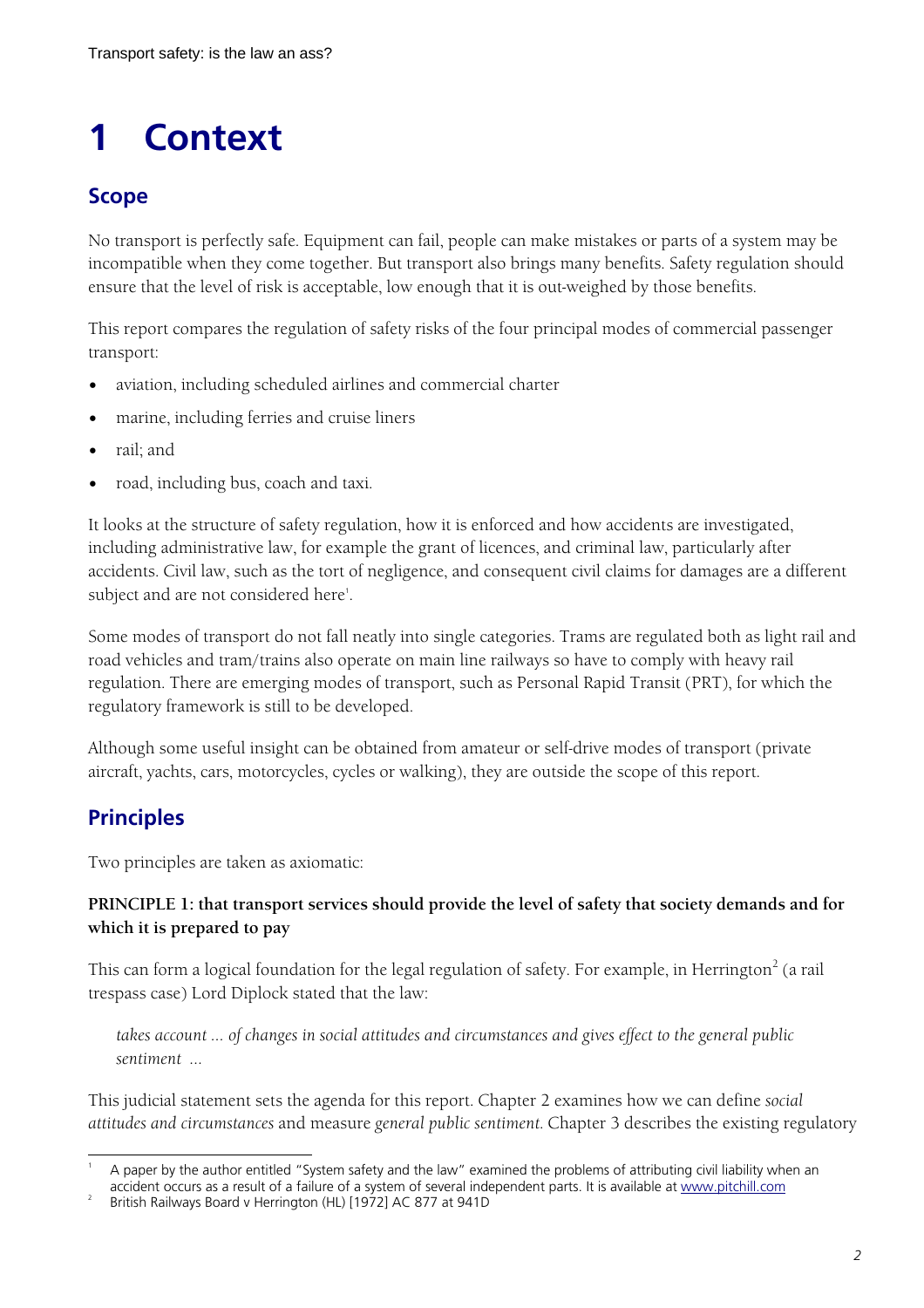framework that is intended to ensure that passenger transport services deliver what is wanted. Chapter 4 then looks at the gaps, inconsistencies and deficiencies and suggest how they might be tackled.

### **PRINCIPLE 2: that passengers in particular and society in general expect a very high level of safety from all modes of commercial passenger transport.**

This reflects the view often expressed in the research that is reported in Chapter 2 that passengers do not think about safety when they use public transport. They take it as given that their journey will be safe – possibly delayed, overcrowded or uncomfortable but not unsafe. But if we want to look at what this means, we encounter problems of measurement. The table below compares the level of safety risk of different modes of public transport<sup>3</sup>.

|           | Fatality risk per billion traveller |       |       |  |
|-----------|-------------------------------------|-------|-------|--|
|           | km                                  | hours | trips |  |
| aviation  | 0.1                                 | 76    | 290   |  |
| marine    | 0.6                                 | 11    | 32    |  |
| rail      | 0.1                                 |       |       |  |
| bus/coach | 0.3                                 |       |       |  |

The different modes are not directly comparable because we use them differently, for different types of journey and for different distances. As an example, the risk per trip for air passengers looks high, partly because it is taking account of the global performance of airlines but also because, although the risk per kilometre is as low as any mode, we use aircraft for long journeys, both time and distance. Despite this difficulty, a common picture emerges that the risk of using any mode of public transport is low. Even commuters or frequent travellers are exposed to a very low risk of death or serious injury; low enough to be neglected for most day-to-day decisions.

For comparison, the self-drive modes of travel are, in general, all significantly less safe $^\circ$ :

|            | Fatality risk per billion traveller |       |       |  |
|------------|-------------------------------------|-------|-------|--|
|            | km                                  | hours | trips |  |
| car        | 2.6                                 | 100   | 36    |  |
| cycle      | 32                                  | 380   | 120   |  |
| walking    | 36                                  | 150   | 40    |  |
| motorcycle | 110                                 | 4300  | 1900  |  |

All of those figures describe the risk that arises from the transport mode itself, for example as a result of crashes, fires or other accidents. It does not include wider hazards that can be realised on the transport mode's premises, such as terrorism and crime. Much of the concern about transport safety focuses on these security issues. The transport operators may be in the best position to deal with the hazards, in the same way as a retailer might be best able to deal with hazards that arise in a shop, but the risk does not

 $\overline{a}$ 3 sources: RSSB Annual Safety Report 2007, drawing on DfT National Travel Survey for average journey times and lengths, RSSB SRMv5.5 for rail, DfT Transport Trends 2007 over three years for bus and coach, CAA CAP763 Aviation Safety review for aviation. Marine values are an approximate estimate by the author based on DfT statistics and MAIB annual report 2007 for accidents since 1996 so do not include major passenger accidents such as the Marchioness or Herald of Free Enterprise.

<sup>4</sup> sources: as above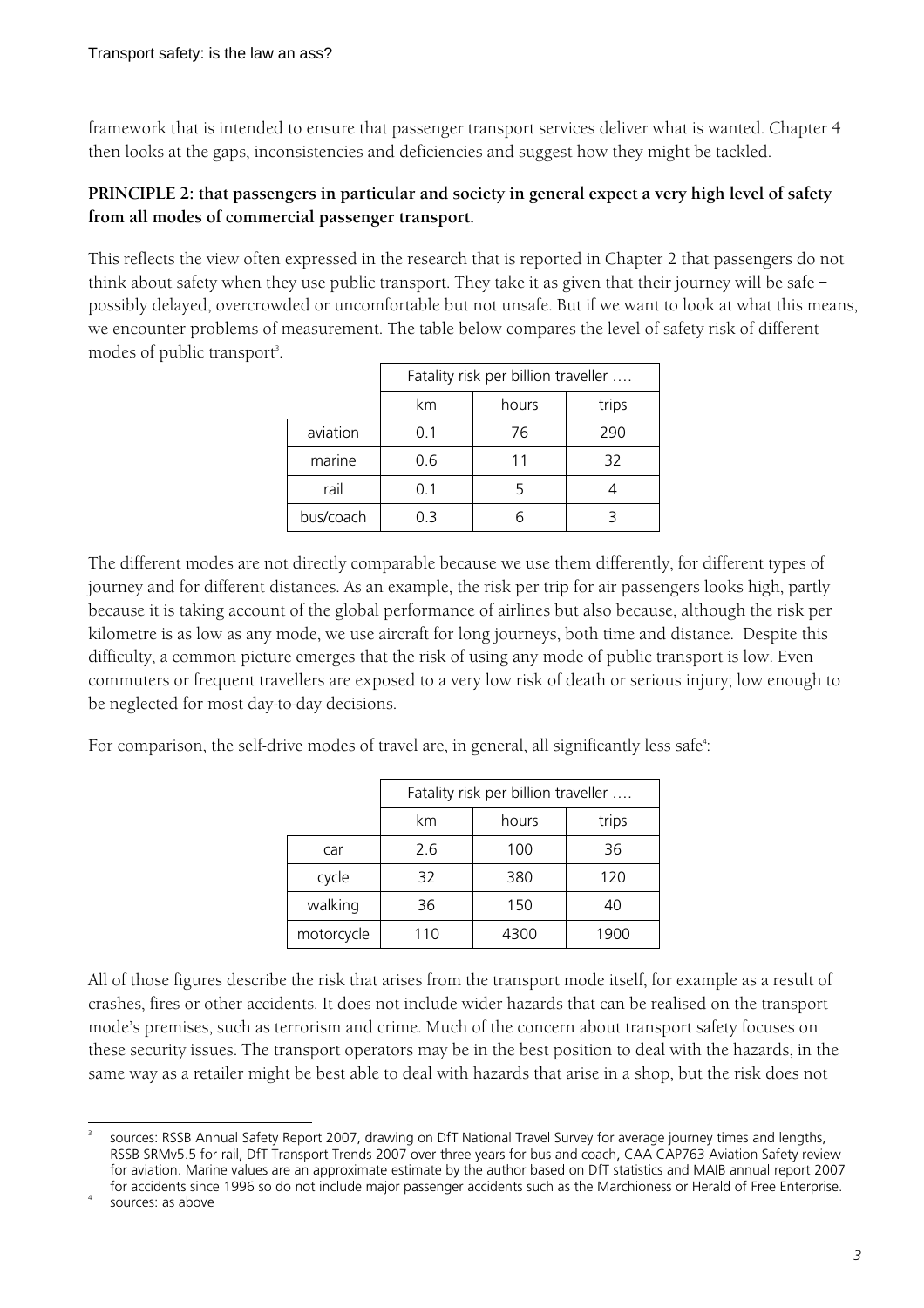arise from the transport itself. These hazards, and the regulatory framework designed to counter them, are outside the scope of this report.

# **Relevance of regulation**

It is clear from the tables comparing modes that passenger transport services achieve a high, and generally acceptable, level of safety. The companies that provide these services are all regulated to some degree to ensure that they behave in ways that should assure safety. However, the observation that they are safe is not proof that the regulatory framework is fit for purpose. It may be overly demanding, adding needlessly to cost; it may be of limited relevance if safety is driven by other considerations, such as the commercial imperative for customers to perceive the service to be safe; and it may be missing opportunities to reduce risk even further – even the low rates listed above represent many people losing their lives or being injured.

Regulation is not the only way to assure safety. The insurance sector could have a key role. Although that is not considered in this report, insurance should be part of any action to improve the regulation of passenger safety.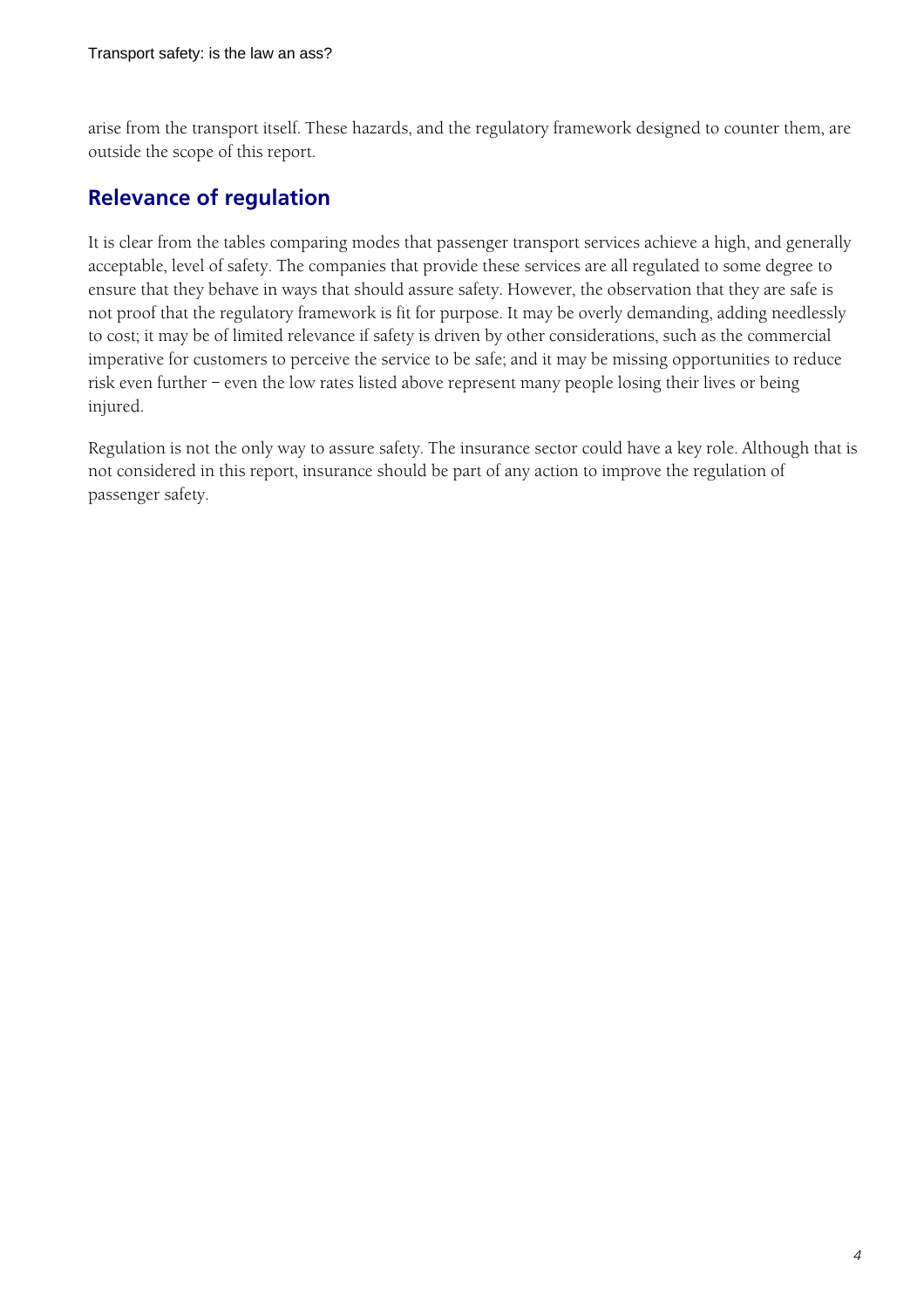# **2 Measuring general public sentiment**

# **Analogy with other societal measurements**

Academia and industry have developed many sensitive and powerful tools to measure the attitudes of society. Perhaps the best known is the opinion poll. There have been gross errors in polls but if used and analysed carefully they are surprisingly accurate. In the recent US Presidential election, a robust mathematical analysis of opinion polls carried out in advance by Gott and Colley<sup>s</sup> predicted that Obama would receive 367 Electoral College votes and McCain 171, a lead of 196. The actual outcome was a lead of 201. The power of this analysis can be seen when put beside the predictions of the bookmakers who were offering spread bets centred on a lead of 122.

"Who will you vote for?" is a simple binary choice that can be tested using opinion polls. Other more complex tools can measure attitudes to less well-defined choices, such as the potential demand for a proposed new product or support for a political policy. These tools include focus groups, deliberative conferences, Delphi studies, the Analytical Hierarchical Process and structured interviews. There are very many tools that we can invoke to measure *general public sentiment* towards transport safety.

# **Passenger safety in the media**

The media are another potential source of insight into societal attitudes, but, especially in the UK, offer a very poor measure. There are many examples in transport safety journalism of:

- artificially creating outrage to generate a story
- selecting evidence so that all of the statements in a report are true but the overall message is distorted
- asserting factually incorrect statements.

Two examples illustrate all of this. The first is a report on rail safety, from *The Observer*. It stated:

*The concentration of so many railway disasters – 17 in just 14 years – highlights the feebleness of Britain's current rail structure.<sup>6</sup>*

The statement is factually correct – there had been 17 fatal accidents in 14 years – but its message is wholly

misleading. As well as using emotive language, such as "disasters" instead of "accidents" and "just 14 years", the history of rail safety paints a very different picture. Only 17 accidents in 14 years highlights the strength of Britain's current rail structure, a consequence of improvements in rail safety that had been occurring under British Rail's stewardship and continued after privatisation.

The second is a report from the *Daily Mail* on



 $\overline{a}$ 5 Gott J R & W N Colley, "Median statistics in polling" Mathematical and Computer Modelling (2008) or http://www.colleyrankings.com/ 6

The Observer, 12 May 2002: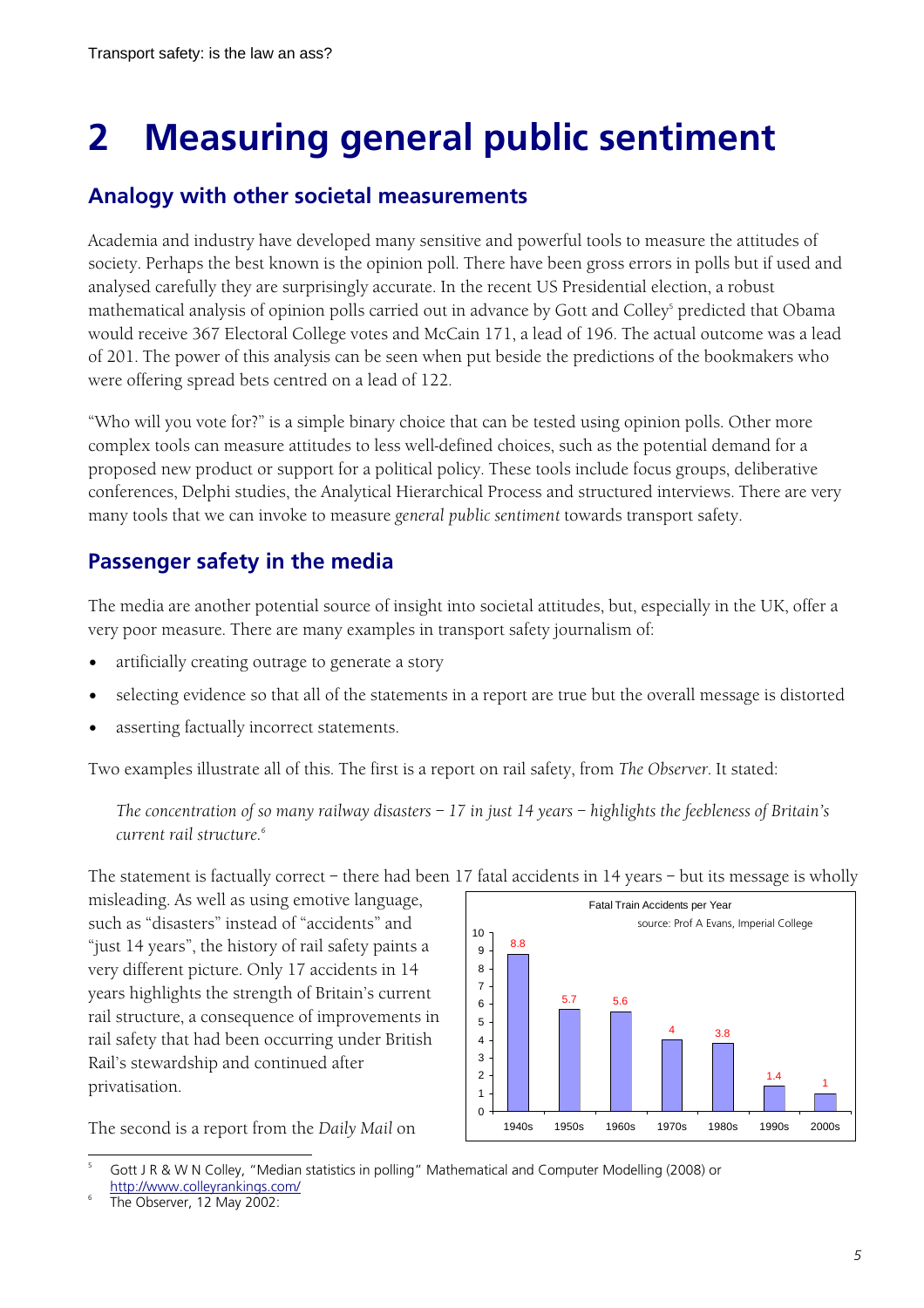road safety in general. Although it concerns mainly self-drive vehicles, it illustrates clearly the approach of journalists. Under the headline: **Speed camera-mad Britain losing road deaths battle** the article cited reports from European Transport Safety Council and stated:

*Britain is the speed camera capital of Europe but is fast losing the battle to reduce road deaths. The number of* 

*roadside cameras has trebled in six years while mobile speed traps set up across the country have increased 14 fold. Yet despite an unrelenting war on the motorist, Britain's record for saving lives and reducing accidents is much worse than other countries.* 

*An over-reliance on cameras - at a time when fewer traffic police are patrolling the roads - has led to an alarming relative rise in drink-drive deaths. As a result, Britain has plummeted in Europe's road-safety league* 



*table. Critics say this is proof that the speed-camera policy has failed.<sup>7</sup>*

 Not surprisingly with such reports in the Press, the RAC Report on motoring 2008 found that "*75% of people believe that speed cameras are more about raising money than safety*". But the reality is different. The  $ETSC$  reports $^8$  show that:

- out of the 30 European countries considered, the UK is ranked 5<sup>th</sup> safest. The other 4 listed in countries in the article are safer but 24 other countries have higher death rates per million population
- Britain has not "plummeted" in the road safety league; it has remained  $5<sup>th</sup>$  out of 30 with a death rate around 50% of the European average. It is correct to say that Britain's rate of improvement (around 1.5% per year) is worse than most other countries but that is because they have a lot to catch up
- France has the best rate of improvement (43% over 6 years) but is still 50% worse than Britain. Road safety has been a major political issue in France. The ETSC report says:

*France's flagship measure has been the introduction of a fully automated speed management system. … 870 fixed and mobile cameras were put in operation, and their number is still increasing* 

The country that has the best rate of improvement relies on speed cameras, contrary to the message of the Daily Mail's article. In the UK, the independent review of speed cameras° concluded that there has been a 42% reduction in the number of people killed or seriously injured at sites where safety cameras were introduced and that over 100 fewer people killed per year at camera sites

• the article is self-contradictory. It refers to the relative rise in drink-drive deaths; if the cameras are working the number of speed-related deaths will fall so the relative number due to other causes will rise.

The lecture cited other examples of that quality of safety reporting in the UK media. There are many specialist journalists who understand transport safety and report it accurately but there are also pressures to present a dramatic story and, in some cases, to use apparent safety failings to underpin a wider political message. Media reports often do not reflect true societal attitudes so cannot be relied on for valid insight into public values and, as in the speed camera example, can do much to distort public perceptions.

 $\overline{a}$ 7 Daily Mail 15 June 2007

<sup>1</sup>st (2006) and 2<sup>nd</sup> (2007) Road Safety PIN Report, http://www.etsc.be/PIN.php

PA, University College London "National safety camera programme: Four-year evaluation report", Dec 2005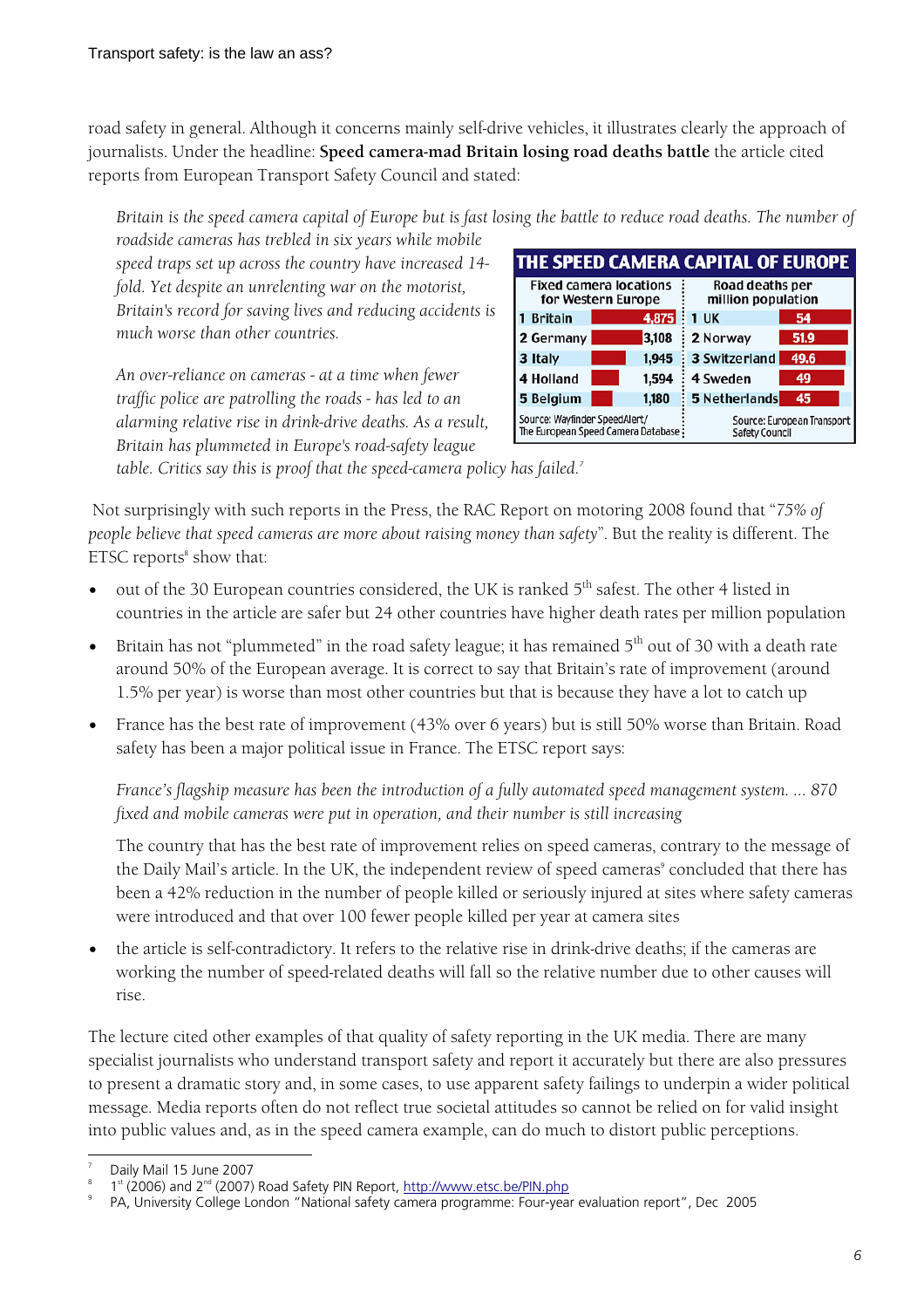# **VPF, the Value of Preventing a (Statistical) Fatality**

The VPF is a long-established tool for measuring public attitudes to safety. It is an estimate of the amount that people are willing to pay for an incremental reduction in risk, scaled to represent the amount they would pay to prevent one statistical fatality:

- a safety measure is expected to reduce the number of deaths by *n* over a specified time among a large population of size *P*
- if on average each member of the population is willing to pay a sum *v* for the reduction in risk to themselves, total amount that the whole affected population is willing to pay for the safety measure is *vP*
- and the willingness to pay per fatality prevented (VPF) is *vP*/*n*.

Evans<sup>10</sup> reviews the history and definition of the VPF in detail.

The Department for Transport published annually a document (HEN1) that gave the current value of the VPF, based on historical willingness to pay, corrections for inflation and change of scope and a small allowance for ambulance and hospital costs. Government policy in the UK is to apply this value to road and rail<sup>11</sup>

*For many years we have published an annual report which sets out the value of preventing a highway fatality. That has to be taken into account by the Highways Agency and local transport authorities when they are considering road safety improvements. The current value is £1.2 million at 2001 prices per fatality saved on the roads. We think that there should be the same standards for rail safety as for road safety. That is the principle that we adopt. ...* 

*There is not the same agreement with regard to aviation and shipping. Aviation is the responsibility of the Civil Aviation Authority and shipping is the responsibility of the International Maritime Organisation. They are responsible for any appraisal value for safety set by individual countries.* 

VPF is a measure of public sentiment because it seeks to assess how much people are willing to pay for safety but it is at best a blunt instrument. In principle it is robust and logical but it is not easy to measure because:

- the sample of the public must be chosen to reflect the correct mix of different social groups, based on wealth, age, number of dependents and other personal circumstances, and
- the harmful events must be selected to reflect the range of different types of victim and their circumstances
- people find it very hard to attribute value to reducing what is already a very small risk. This was illustrated during the LRET lecture. The audience were asked to say how much they would be willing to pay to halve the risk of driving from London to Manchester. The general feeling was of the order of £1 (for risk reduction of 1 in 2,000,000) but they found it hard to relate to such a small risk.

 $\overline{a}$ Evans A, "Economic appraisal of road safety measures in Great Britain", 2nd International Symposium on Road Safety, Hong Kong, 5 August 2006

<sup>11</sup> Lord McIntosh of Haringey, statement in House of Lords, 5 June 2003, Hansard Column GC273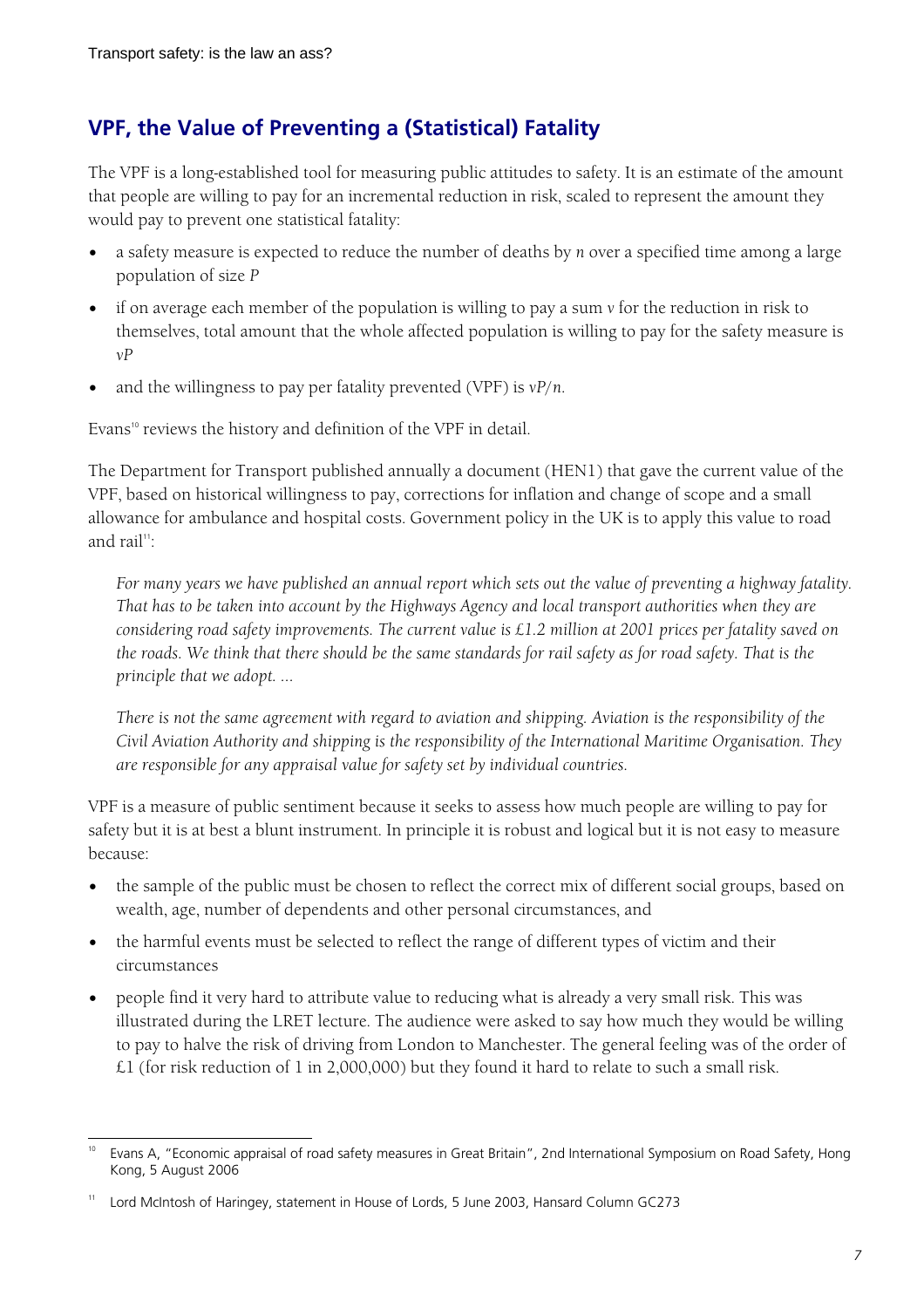There is a strong parallel between the use of the VPF to determine how much people are willing to pay for safety and the technique used by the National Institute for Health and Clinical Excellence (NICE). NICE makes a quantitative estimate of the benefit that a treatment will provide the average patient in units of Quality Adjusted Life Years. For example, a treatment that offers an extra 2 years of full quality life would provide 2 QALYs, or a treatment that improved the quality of life from 50% of normal to 75% would, over 20 years of life expectancy, provide 5 QALYs. NICE ranks treatments in order of value for money (in pounds per QALY) and recommends that the NHS should fund all of the most cost-effective up to the limit of the budget (subject also to qualitative judgement to refine its recommendations).

NICE's approach avoids the need to attribute an absolute value to safety. Rather, it leaves the political decision as to how much to spend in total to the political process, then uses objective tools to get the most health benefit for the available resources. Despite that, there is good alignment with the VPF. NICE's threshold is of the order of £30,000 per QALY. If one assumes that a person killed in a road or rail accident had around 50 years to live, the value is similar to the VPF.

# **Measuring attitudes to transport safety – rail experience**

## *Origins*

The safety of the GB railway came under intense media and political criticism in the late 1990s, much of which reflected the weaknesses of transport journalism rather than lack of safety. This pressure, and the realisation that the newly privatised industry needed a better rationale for decisions than had been needed by publicly-owned BR, led to the Rail Safety and Standards Board (and its predecessors) conducting a Safety Decisions Programme to improve the understanding of how railways should take decisions that affect safety. That programme informed two major statements of principle: "How safe is safe enough?"<sup>12</sup> and "Taking safe decisions"<sup>13</sup> .

The underpinning research for those documents is probably the most exhaustive examination of the methods that can be used to characterise general public sentiment towards transport safety. It provides insight into what can be measured and how people feel that might be applicable more widely to other modes of transport. The tools used in that programme are summarised below, with a link to the report that sets out the method in detail and its conclusions.

## *Psychological studies*

*The nature of public beliefs concerning rail accidents in Britain*, April 2004, commissioned by RSSB but unpublished. This involved an extensive programme of semi-structured, depth interviews to understand people's thinking and beliefs, analysing unprompted thoughts of participants concerning the rail industry in general as well as the specific issues of interest. Interviews were recorded and transcribed then analysed by psychologists, synthesis was by an academic philosopher.

This project emerged from a broader review of the topic, see "Railway safety and the ethics of the tolerability of risk", October 2002, T230b at http://www.rssb.co.uk/research/allsearch.asp

 $\overline{a}$ <sup>12</sup> http://www.rssb.co.uk/pdf/reports/how%20safe%20is%20safe%20enough%20-%20executive%20summary.pdf

<sup>13</sup> http://www.rssb.co.uk/safety/safety\_strategies/sdmoukr.asp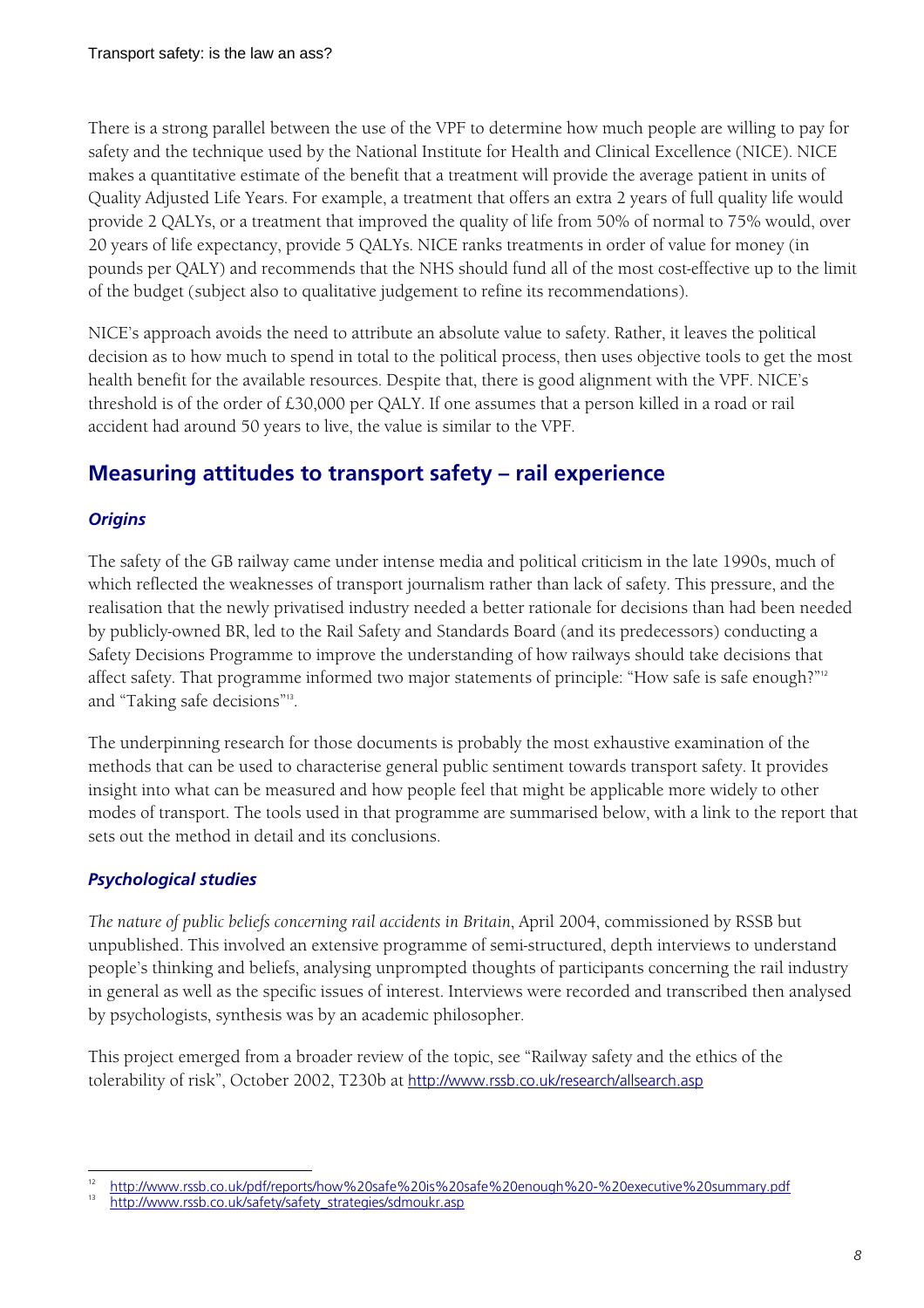#### *Focus groups*

In order test their effectiveness, two focus groups were recruited in different parts of the country (one a commuter area, one less train-dependent) and each met twice. After the first session they were given some information on the rail industry and safety to read before the next session. The process was very effective; the lay groups quickly grasped the issues and trade-offs in safety, had a thoughtful debate and made helpful and insightful comments with realistic conclusions.

Horlick-Jones T, *Reasoning about safety management policy in everyday terms: a pilot study in citizen engagement for the UK railway industry*, I January 2008, Journal of Risk Research, http://dx.doi.org/10.1080/13669870701875693

#### *Deliberative conference*

The Health and Safety Executive sponsored several events including an Experts' forum, workshops with the public and a deliberative conference of delegates from the workshops and experts, all in order to inform thinking on future rail safety legislation and investments. A common conclusion was that transport safety was not a high priority; people often had to be prompted before safety arose as a concern. The overall outcome was again that there was a consistent and sensible debate.

Dyball M & S King, *Public dialogue on train protection*, HSE Research Report 055, 2003, http://dx.doi.org/10.1080/13669870701875693

#### *Pairwise comparisons*

A set of accident scenarios were defined and many individuals and groups were asked to score their relative severity, taken in pairs. So for example a tunnel accident might be thought to be much worse than a derailment, a passenger death slightly worse than a worker death and a fatal accident to a trespasser less serious than to a worker. A consistent picture emerged across different pairs and between different groups of people.

This is similar to the process used in Saaty's Analytic Hierarchy Process to capture underlying understanding in a semi-quantitative manner.

ORRA, *Assessment of the Value for Preventing a Fatality*, T616 at http://www.rssb.co.uk/research/allsearch.asp

#### *Interviews*

Semi-structured anonymous interviews were conducted with politicians, religious leaders, people with first hand experience of rail accidents and opinion formers. The interviews were analysed and the results summarised in the published report.

Elliott C J and T Taig*, Ethical basis of rail safety decisions*, March 2003, T230a at http://www.rssb.co.uk/research/allsearch.asp.

#### *Scenario assessment*

This built on earlier work sponsored by HSE to characterise society's concerns about safety. The project started by identifying the key axes on which to measure concern and then used focus groups to score each of several different scenarios, eg child fatality, chemical spill. The axes are: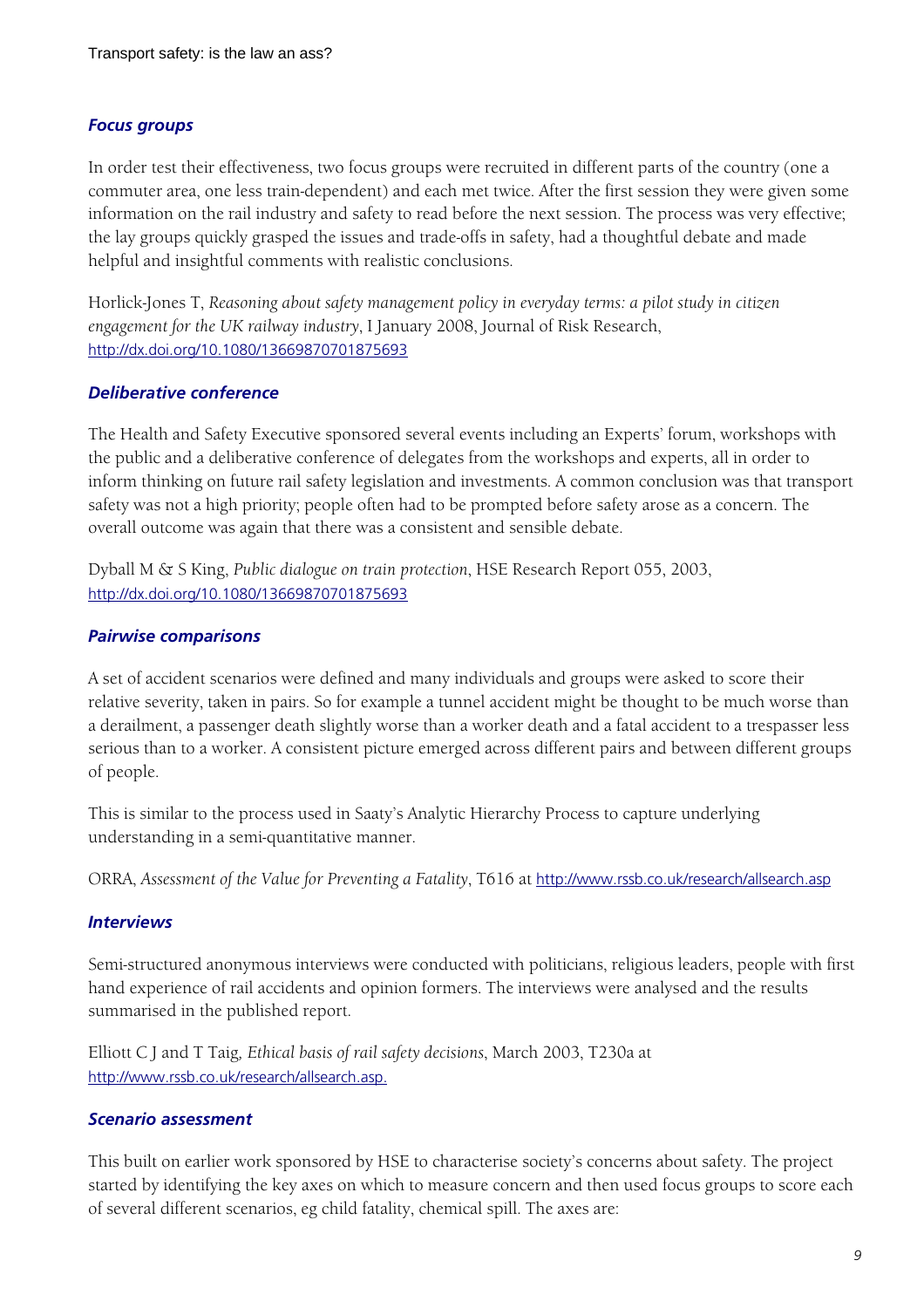- 1. consequences are large per accident
- 2. consequences are fearful
- 3. consequences are likely either in general or specifically to the person being asked
- 4. consequences are unfair
- 5. victims lack personal control over the risk
- 6. industry is to blame or its actions are somehow shameful
- 7. industry can not be trusted to deal with the risk

The groups were not random but made up of people who might be expected to have a similar outlook. Again there was strong consistency across different groups, although a group drawn from the rail industry differed in its judgement from the others.

Risk Solutions, *Development of a model for gauging societal concern for the railway industry*, March 2004, T224 and T517 at http://www.rssb.co.uk/research/allsearch.asp.

# **Other research**

DfT sponsors research into public attitudes across modes, although not unexpectedly it concentrates primarily on road transport. See for example:

- GfK NOP, Public Attitudes to Transport, DfT's On-line Citizens' Panel, June 2008, http://www.dft.gov.uk/pgr/scienceresearch/social/citizens.pdf
- University of the West of England, Public attitudes to transport: Knowledge review of existing evidence**,** June 2008, http://www.dft.gov.uk/pgr/scienceresearch/social/evidence.pdf.

# **Principal results and messages**

A clear picture emerges from the results of the rail research, reinforced by DfT's and HSE's projects. The single most important point is that it is possible to have a constructive debate about safety and to capture – qualitatively and quantitatively – what people believe and demand. Furthermore, we (this is about us, not "people" in the abstract) are sensible and realistic:

- resources are limited, safety spending can be a bottomless pit, someone has to balance costs and risks (but it's very difficult to talk about the safety of "your child")
- there should be a proportionate response, not "safety at all costs"
- we don't weight one cause more than another eg a death in a fire or in an accident in a tunnel is no worse than in an impact accident
- we don't weight multiple death accidents more than single eg an accident in which 3 people die is no worse than 3 accidents in which one person dies
- we don't weight a death that is in part self-inflicted as highly as a passive death eg a trespasser is less important than a passenger or worker. (This research did not investigate the relative weight attached to different types of victim – for example, young or old, an issue with which NICE has grappled - in part because the hazards do not differentiate between types of victim).

It looks very much as though society takes a utilitarian view, being pragmatic and realistic. However, we do not go as far as Bentham's concept of utilitarianism, which is that the ethically right course of action is the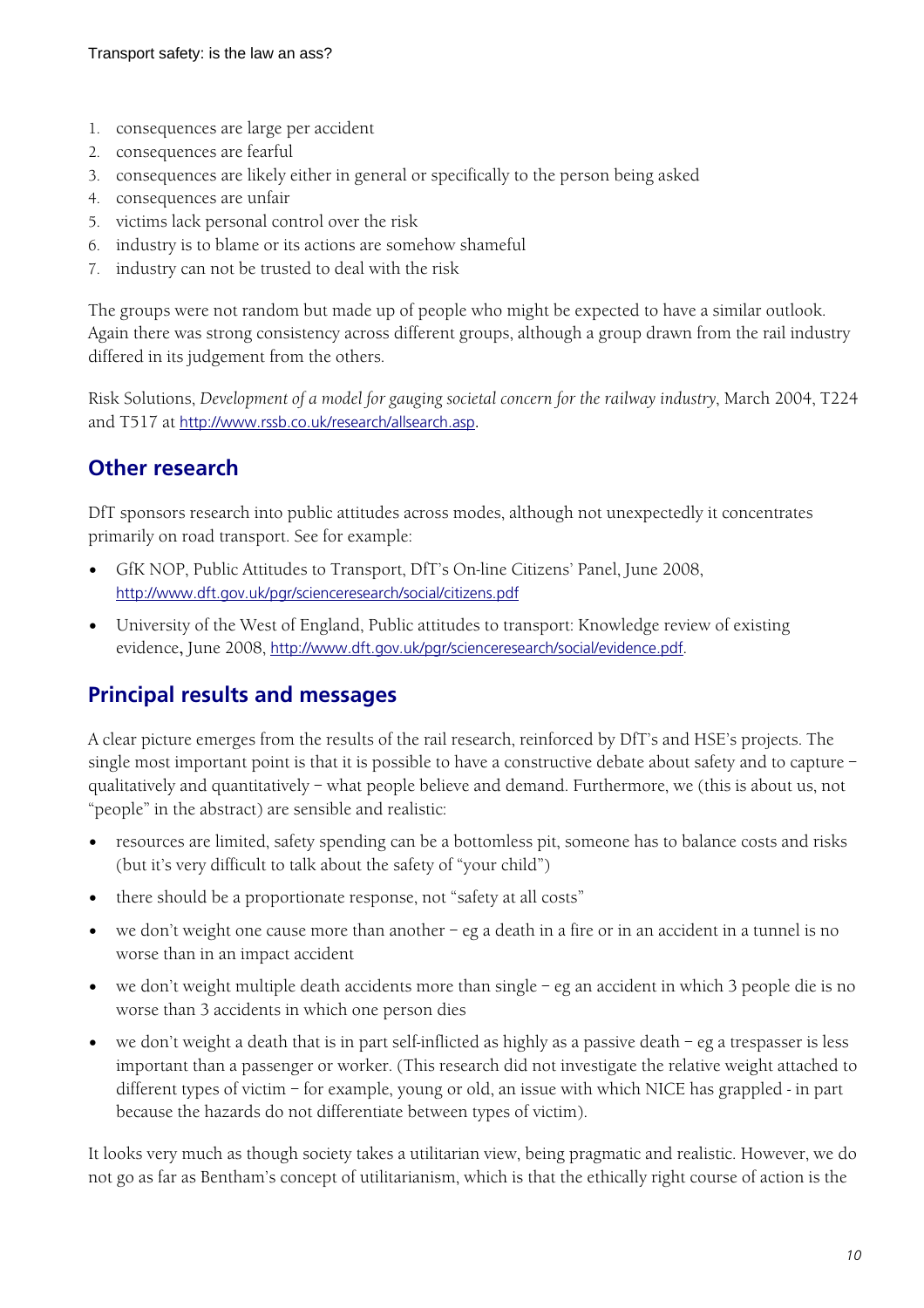one that leads to the greatest happiness and least pain so the motive does not matter, only the outcome. The research highlights a clear ethical duty to be competent:

- a dutyholder should not argue that a safety measure is too expensive if the reason is that the dutyholder is not efficient. This was put to the author bluntly by the parents of one of the people killed in a train accident. They were understandably calling for expensive safety measures and, when asked how these should be paid for, said "*the railway can't say it can't afford them when it's pissing money down the drain*"
- poor service undermines trust. One of the focus group participants said "*if they can't keep the train clean, is it safe?*"
- people expect safety when buying a ticket and have rising expectations modes of transport that are already very safe create an assumption that they will be perfectly safe.

We appear to be able to sustain two simultaneous views: as consumers we will tolerate accidents but as citizens we are outraged by blameworthy behaviour and incompetence. This does not mean that there is great appetite for criminal prosecution of transport operators who have accidents. Rather, it suggests that an accident that is perceived as avoidable is more damaging to society than one that is seen as being noone's fault.

Behind all this is the principle that the informed opinion of the general public could and should drive policy and hence regulation. There is sound democratic support for this concept. Thomas Jefferson wrote:

*I know of no safe depository of the ultimate powers of the society but the people themselves, and if we think them not enlightened enough to exercise control with a wholesome discretion, the remedy is not to take it from them, but to inform their discretion by education.*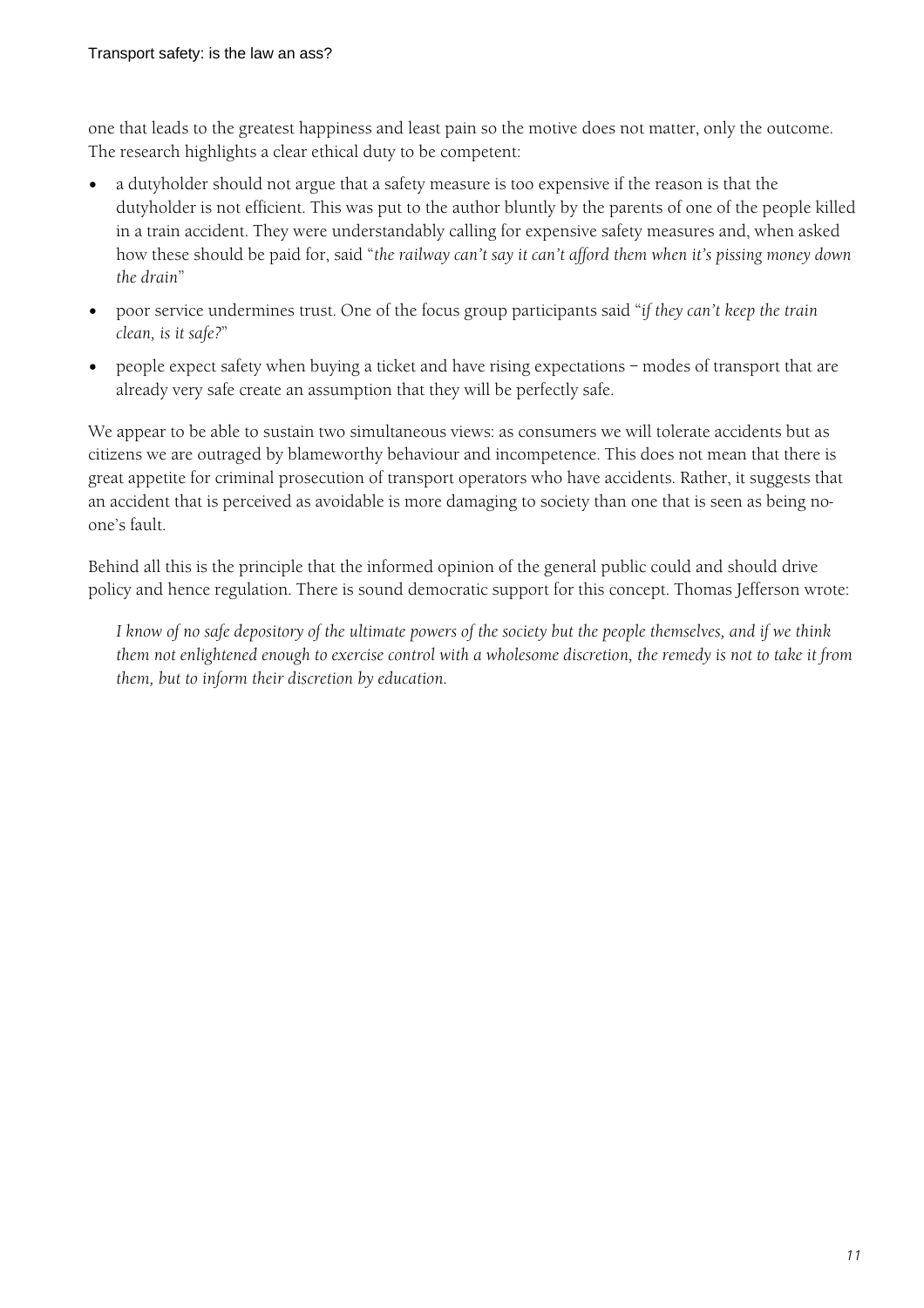# **3 Regulatory frameworks**

# **Structure of law**

Before diving in to the details of the legal structure that regulates passenger safety, it might be helpful to summarise some basic legal principles. The Oxford English Dictionary defines law as:

*the body of rules, whether formally enacted or customary, which a state or community recognises as binding on its members or subjects…"* 

In practice:

- regulation is by principles and practice; both the laws themselves and the way in which they are enforced
- the rules can arise from anywhere (Parliament, international agreements, private agreements, previous court decisions); the important test is whether the state will enforce them
- this report is concerned with English law, as applied in the UK. Other common law jurisdictions, such as the USA and Australia, have a similar approach and broadly similar principles would apply throughout the world but the details may be significantly different from the UK law.

The opening premise of this report was that all modes of transport put their passengers' safety at risk. The state uses the law to authorise actions that would be unacceptable but for their benefits to society, so regulates the behaviour of passenger transport operators. Three kinds of law are important for this:

- civil law this regulates the relationship between individuals. For transport safety this includes the law of negligence, which applies when a duty holder's behaviour falls below the standard of a reasonable person and harm is caused as a result. The negligent duty holder is liable to pay compensation to right the harm, as retribution not punishment. Civil law is largely the same for transport as for any other activity so is not explored further in this report
- criminal law this defines duties imposed by the state on all of its citizens. For transport safety we are particularly concerned with manslaughter (corporate or individual) and the Health & Safety at Work Act. Breaching the criminal law self-evidently is a crime which may be punished, usually by a fine or imprisonment.
- administrative law this regulates the behaviour of the state and state-licensed bodies. It is often the primary way in which safety is regulated.

Three questions follow for each of the principle modes of passenger transport: aviation, marine, rail and road.

- how is safety regulated and how are the regulations enforced?
- how are accidents investigated?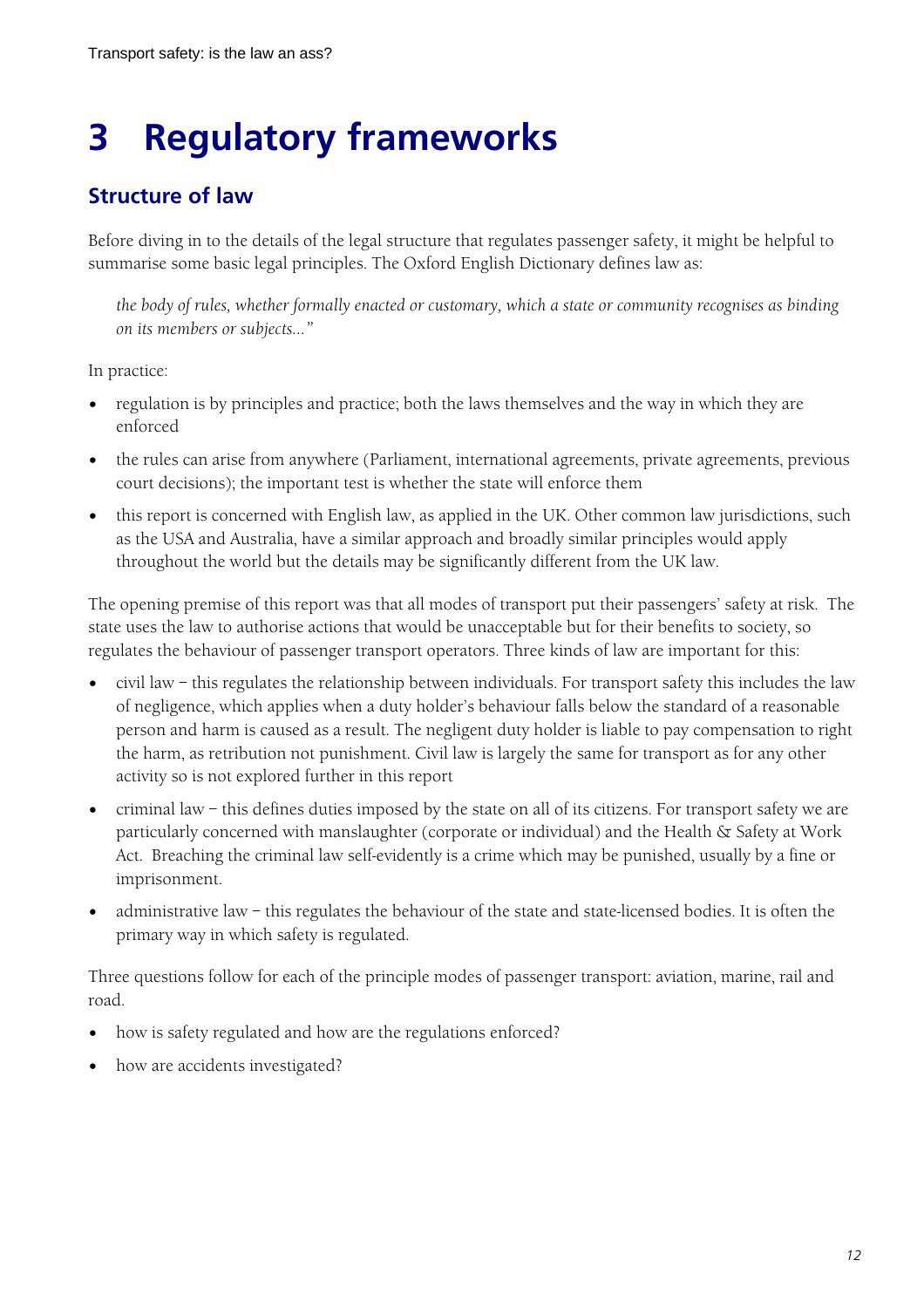# **Regulatory frameworks – regulation and enforcement**

#### *Aviation*

Aviation safety is regulated largely by a set of prescriptive rules, rooted in the 1944 Chicago Convention. The International Civil Aviation Organisation (ICAO) establishes the minimum standards that must be achieved by all countries and operators, and national or regional rules may be defined that exceed the global standards. In addition, bilateral Air Service Agreements exist between every pair of countries that share an air service.

The prescriptive rules apply to people and equipment; every organisation and person with a safety role is licensed, every aircraft is subject to a Design Authority.

In the UK the Civil Aviation Authority (CAA) issues licences and monitors compliance with the rules. It has a strong force of skilled inspectors who monitor all licensed organisations and people. ICAO audits CAA and all other states' safety authorities.

The regulatory system relies on all parties being open, cooperative and willing to comply with the standards. This in turn demands a spirit of mutual trust. CAA has the power to enforce by persuasion and if necessary suspending or revoking a licence. It resorts to criminal prosecution only if the failing was wilful or deliberate. However, there is increasing pressure on all aviation regulators for more criminal prosecutions<sup>14</sup>. This is seen as potentially very damaging and could reduce safety. The US' Flight Safety Foundation, the UK's Royal Aeronautical Society, the French Academie Nationale de l'Air et de l'Espace and four other organisations issued in November 2006 a joint five-point resolution<sup>15</sup>, summarised in its accompanying press release as:

*… decrying the increasing tendency of law enforcement and judicial authorities to attempt to criminalise aviation accidents, to the detriment of aviation safety.* 

### *Marine*

Marine safety regulation is also founded on international prescriptive agreements, such as the SOLAS (Safety of Life at Sea) Convention, the Loadline Convention, certification of watchkeepers and the International Ship Management Code, all operated within the ambit of the International Maritime Organisation (IMO), a UN body. Each state that licences merchant vessels transposes the conventions into national law and requires that compliance is verified by an independent Classification Society. Commercial enforcement is also imposed by the insurance companies that also require all vessels to be in class; that is, verified as compliant by a Classification Society.

Criminal prosecution following accidents is rare, at least at present and where the accident has only safety and not environmental consequences. There is however growing pressure for further regulation, at present driven primarily by the environmental consequences of an accident. For example, the recent EU Directive 2005/3516 criminalises accidents that arise *with intent, recklessness or by serious negligence* and the potential defendants include the Classification Society that classified the vessel<sup>17</sup>. It was commented during the

 $\overline{a}$ see for example Thomas, G, "A crime against safety", Air Transport World, January 2007, p.57 http://www.flightsafety.org/pdf/resolution\_10-06.pdf

<sup>16</sup> Directive 2005/35/EC of the European Parliament and of the Council of 7 September 2005 on ship-source pollution and on the introduction of penalties for infringements

<sup>17</sup> Ibid Recital 7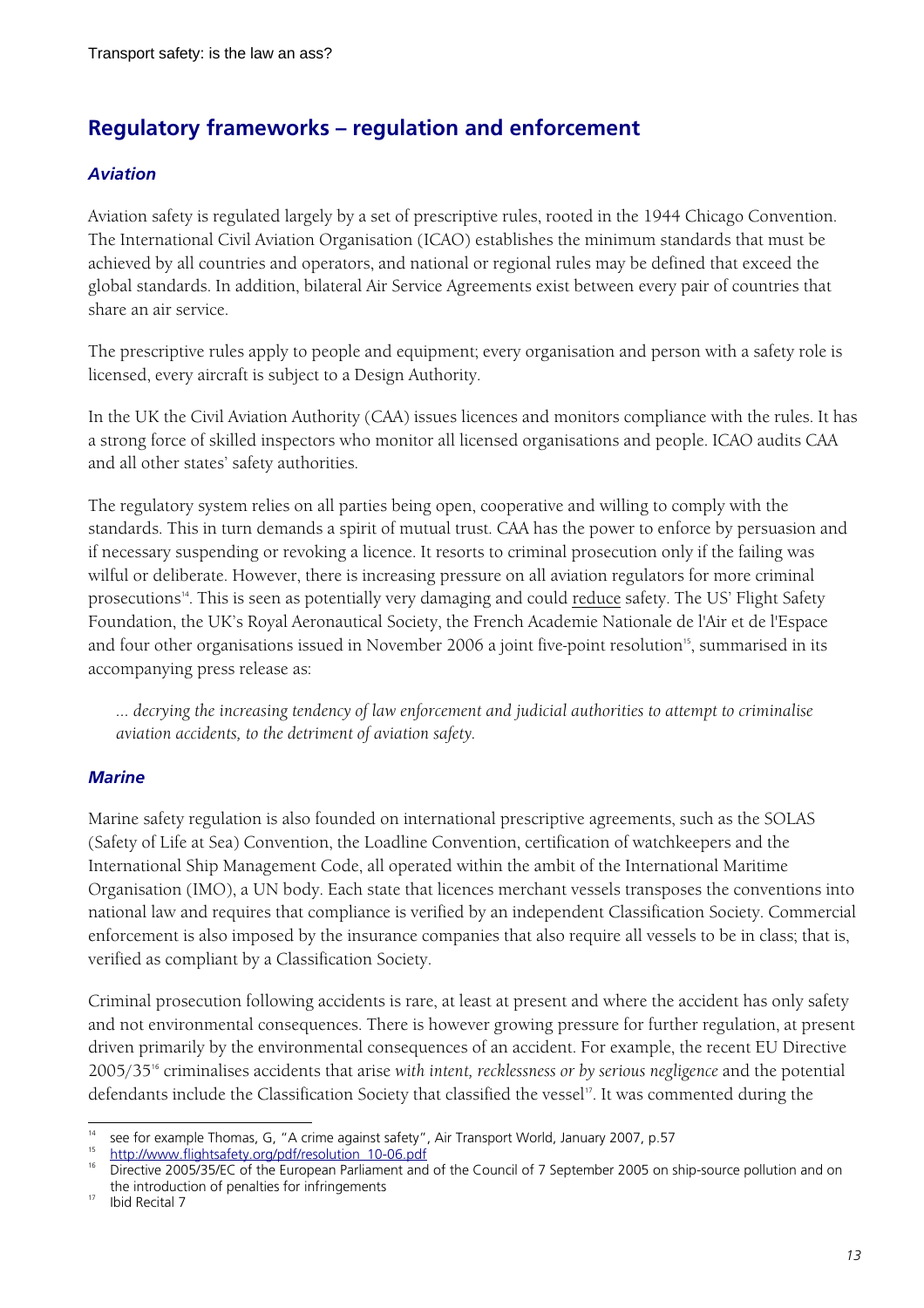research for this lecture and report that the maritime industry fears a witch-hunt leading to "criminalisation of seafarers".

#### *Rail*

Safety regulation of rail is complex, involving compliance both with prescriptive rules and goal-setting legislation. It is an industry in transition, shaking off a  $19<sup>th</sup>$  century craft culture and replacing it with a 21 $<sup>st</sup>$ </sup> century management culture. The prescriptive rules are now harmonised at a European level as Technical Specifications for Interoperability, verified by independent Notified Bodies. The goals come from the duty imposed by the Health and Safety at Work Act (HSWA) to reduce risk so far as is reasonable practicable, verified either by a Competent Person appointed by the duty holder or self-verified. Operators within the EU must have a Safety Management System that complies with a set of general principles and is accepted by the state as part of licensing.

HSWA is the legal basis for most railway safety law. This is somewhat illogical, since it regulates rail companies in their capacity as employers, not as transport operators. That approach is appropriate for the safety of workers and passengers within a workplace (carriage, maintenance depot) but not for regulating a system because it does not address interactions between players. Also, it is uncertain and subjective. There are further difficulties with applying HSWA to a hybrid public/private structure, such as the question as to whether affordability is relevant to reasonable practicability. HSWA was the product of the Robens report in 1972, which specifically recommended that its otherwise highly effective principle that duty holders must each do all that is reasonably practicable should not apply to transport:

*… Provisions for the safety and health of those engaged in flying aircraft, driving trains, lorries and so on clearly cannot be considered in isolation from a whole complex of special considerations such as the constraints imposed by the design of transport vehicles, the circumstances in which they operate which include many eventualities beyond the control of an employer; …<sup>18</sup>*

The section on "Transport workers" concludes that the proposed general occupational safety and health provisions should extend to:

 *… all transport workers except whilst they are directly engaged on transport operations.<sup>19</sup>*

Robens never intended that the legislation that he was designing should be used to regulate passenger safety.

The Office of Rail Regulation as National Safety Authority issues licences (certificates or authorisations) and has force of Inspectors to monitor duty holders' compliance. It in turn is audited by the European rail Agency. ORR has a hierarchy of responses to breaches from warning (a former Chief Inspector used to refer to delivering a "statutory bollocking") through Enforcement and Prohibition Notices to prosecution using HSWA powers. Although ORR is sensitive to the potentially harmful effects of excessive use of criminal prosecution, it is not the only prosecutor and the Crown Prosecution Service also brings HSWA prosecutions when it believes that this is in the public interest.

 $\overline{a}$ 18 "Safety and Health at Work", Cmnd. 5034 July 1972, Vol 1, para 182

ibid para 184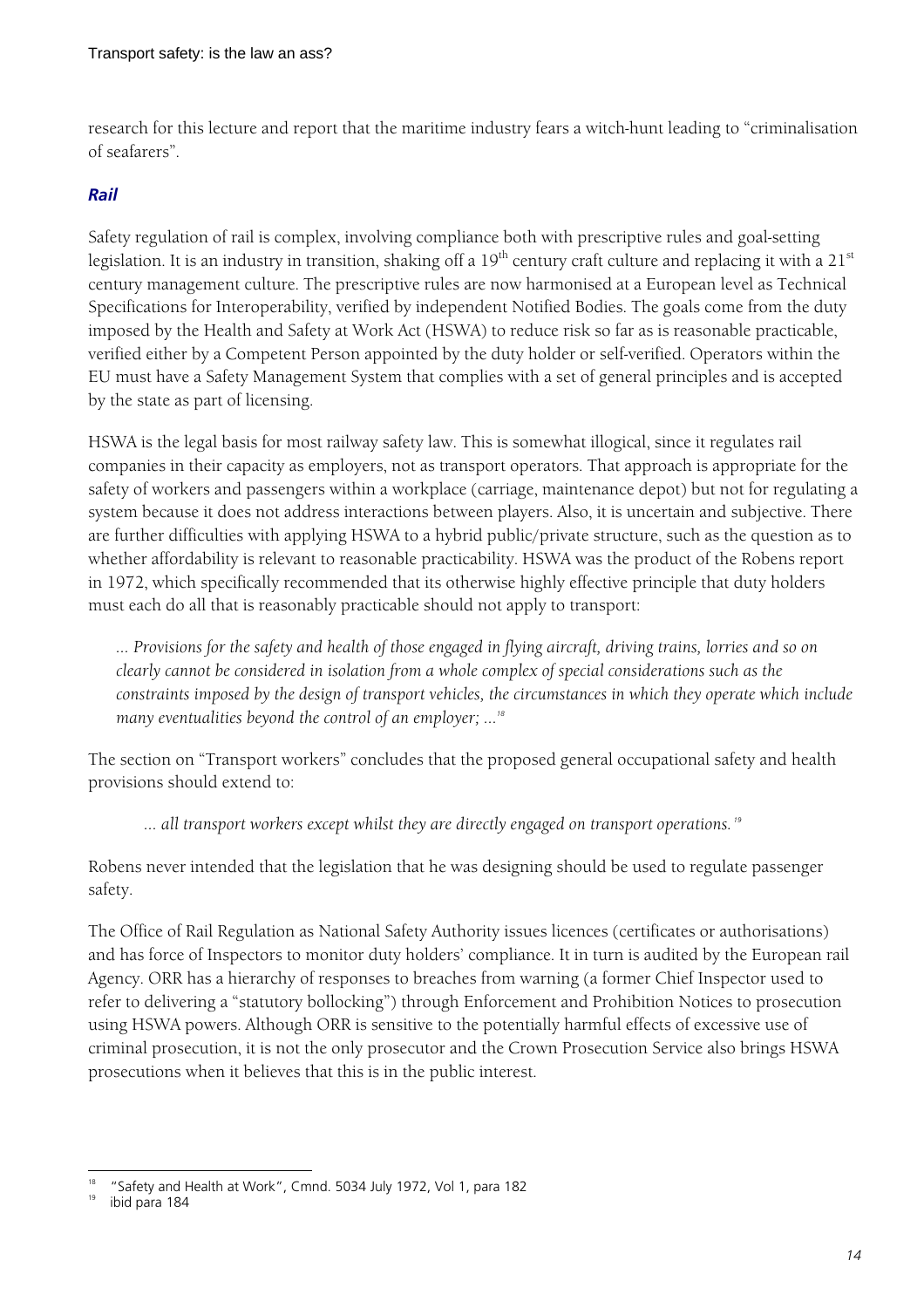#### *Road*

Bus and coach services are licensed by traffic commissioners<sup>20</sup> who must satisfy themselves that the operator has: good repute (few criminal convictions for serious offences), good financial standing (in practice capital of at least £5000 per vehicle) and professional competence (at least the transport manager holds an appropriate certificate). Safety is not explicitly considered.

Vehicles are subject to exhaustive prescriptive regulations, type approval and annual testing but there is limited regulation of drivers, even though most accidents are at least in part as a result of driver error<sup>21</sup>. Until 2008, drivers were only required to have passed a driving test. Recent regulations<sup>22</sup> also require drivers to hold a Certificate of Professional Competence that includes theory and practical tests and at least 35 hours training every 5 years. They do not however require retesting – vehicles are tested every year but drivers only once at the start of their careers.

Safety regulations are enforced using roads legislation. This is based in criminal law; the action after an accident is to seek a criminal prosecution. However, prosecutors rarely charge drivers with manslaughter. Defendants whose actions are alleged to have caused a fatality are charged with causing death by dangerous (or careless) driving, which usually carries lighter penalties than manslaughter would. This is surprising; higher penalties might be expected because the Courts should take into account *the risk inherent in what was being done of really serious injury or death, and the extent to which this must have been apparent to those involved*<sup>23</sup>.

#### *Comparison of regulatory frameworks between modes*

Even this superficial summary of the legal frameworks for regulating passenger safety and the mechanisms for enforcement show variations between modes, including: the role of the state, the use of private safety assessors, licensing of workers and the degree of prescription.

Aviation, marine and rail are all subject to common international standards derived from treaties or conventions and are to various degrees prescriptive:

- aviation is highly prescriptive and subject to enforcement by state bodies that are themselves overseen by international organisations. Licensing of people and organisations is key; there is even pressure to license cabin crew.
- marine is less prescriptive and enforced by private organisations that are recognised by states and the international bodies but chosen or paid by the ship owner. This could invite "class shopping", where the owner chooses the Classification Society most likely to give it an easy time but this risk is present in any independent audit and is one against which the responsible Classification Societies are constantly vigilant. It has to be balanced against the strength of a competitive market that encourages research and innovation. Some safety-critical roles are subject to licensing but it is less widespread than for aviation.
- rail is a mixture of prescription and local optimisation. The trend is towards greater prescription, in order to allow interoperability which both strengthens the market for supply of equipment and allows trains to run seamlessly across borders. Enforcement is changing, historically having been by state

 $\frac{1}{20}$ 

Public Passenger Vehicles Act 1981<br>
21 http://www.rospa.com/roadsafety/advice/motorvehicles/policy/preventaccidents.htm<br>
22 http://www.rospa.com/roadsafety/advice/motorvehicles/policy/preventaccidents.htm

<sup>22</sup> Vehicle Drivers (Certificates of Professional Competence) Regulations 2008

<sup>23</sup> http://www.cps.gov.uk/legal/s\_to\_u/sentencing\_manual/involuntary\_manslaughter/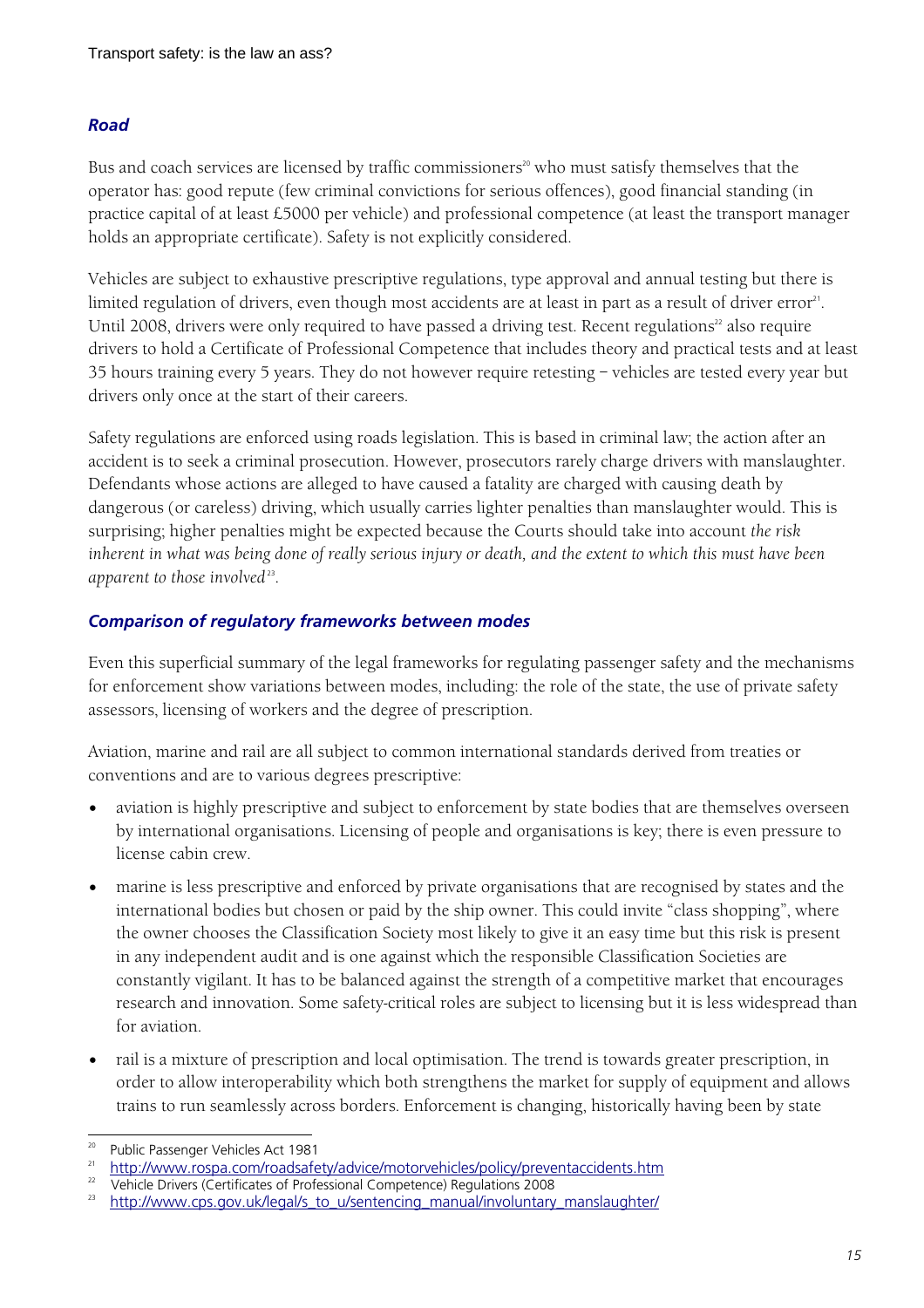employed inspectors but increasingly by independent companies (some of whom are divisions of the Classification Societies in the marine sector). Formal licensing of individuals is rare, although an EU system for driver licensing is being introduced, track work supervisors are accredited and professional bodies accredit for example signal engineers.

Road transport is significantly different from the others, probably because passenger transport services share infrastructure with self-drive vehicles so fit within their regulatory framework. Type approval of vehicles is increasingly prescriptive and harmonised, at least within the EU, but the human side of safety, including safety management, is only loosely defined.

It is hard to see any justification, other than historical accident, for the modes being treated differently since they have much in common. Not only do they all expose their passengers to risk, they all benefit commercially from standards to allow smooth interoperation and they all operate internationally.

# **Regulatory frameworks – accident investigation**

Independent accident investigation organisations exist within the Department for Transport (DfT) for the aviation, marine and rail modes. Their roles are defined by statute.

#### **Air Accident Investigation Branch<sup>24</sup>**

*4 The fundamental purpose of investigating accidents under these Regulations shall be to determine the circumstances and causes of the accident with a view to the preservation of life and the avoidance of accidents in the future; it is not the purpose to apportion blame or liability.* 

#### *Marine Accident Investigation Branch<sup>25</sup></sup>*

*5. (1) The sole objective of the investigation of an accident under these Regulations shall be the prevention of future accidents through the ascertainment of its causes and circumstances.* 

*(2) It shall not be the purpose of an investigation to determine liability nor, except so far as is necessary to achieve its objective, to apportion blame.* 

*…* 

*13 (9) If any part of the report or analysis therein is based on information obtained pursuant to an inspector's powers under sections 259 and 267(8) of the Act, the report shall be inadmissible in any judicial proceedings whose purpose or one of whose purposes is to attribute or apportion liability or blame unless a Court or tribunal, having regard to the factors mentioned in regulation 12(5)(b) or (c), determines otherwise.* 

 $\overline{a}$ 24 <sup>24</sup> Civil Aviation (Investigation of Air Accidents) Regulations 1989

<sup>25</sup> Merchant Shipping (Accident Reporting and Investigation) Regulations 2005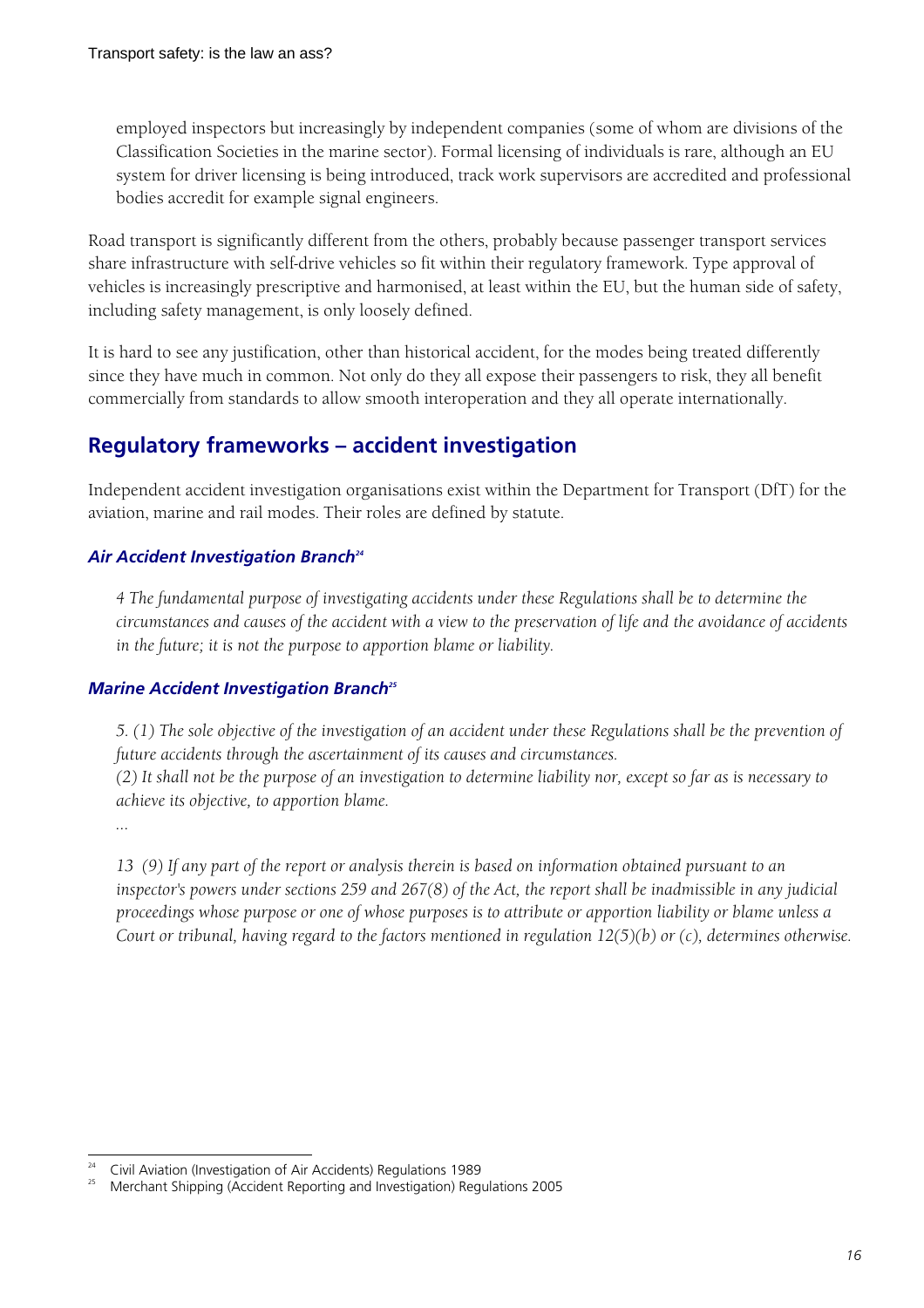#### *Rail Accident Investigation Branch26*

*4 In exercising their functions the Rail Accident Investigation Branch shall, wherever relevant, aim (a) to improve the safety of railways, and (b) to prevent railway accidents and railway incidents. …* 

*7 (5) In performing a function in relation to an accident or incident the Branch (a) shall not consider or determine blame or liability, but (b) may determine and report on a cause of an accident or incident whether or not blame or liability is likely to be inferred from the determination or report.* 

#### *Road*

Road accidents are investigated by the Police. Although they may have considerable expertise, their primary objectives are to collect evidence that might be used in a subsequent criminal prosecution and to re-open the road. Their remit is not to find out the underlying causes and there is no obvious mechanism by which, even if they did, they could influence the design or vehicles, roads or future regulation.

A tragic example of this weakness was the accident on the M6 in October 2008 in which a family of 6 was killed when a truck ran into their stationary car. The immediate cause of the accident was a lapse of concentration by the truck driver who, although described by his employer as "an exemplary employee", was charged with causing death by careless driving and sentenced to 3 years imprisonment, but was his lapse the root cause of the accident? Motorways are very safe when traffic is flowing smoothly; when it is perturbed a single lapse can lead to tragedy. It is arguable that the root cause of the accident was an earlier accident on the same section of motorway that caused the traffic jam in which the car was stopped. It is not clear whether this could have been cleared more quickly if, for example, there had been no pressure to investigate possible criminal offences so no-one, not even the Coroner, is in a position to draw informed conclusions on root cause.

The Secretary of State for Transport has power to order an inquiry but rarely does so:

*Where an accident arises out of the presence of a motor vehicle on a road, the Secretary of State may direct inquiry to be made into the cause of the accident<sup>27</sup>*

The Health and Safety Executive has the expertise to carry out accident investigations and road accidents involving passenger transport services occur in the course of employment and therefore are subject to HSWA and within HSE's remit. However, its policy states:

*Current priorities, as set out in HSC's Strategic plan, do not include work-related road safety.<sup>28</sup>*

#### *Comparison of accident investigation between modes*

The disparity between accident investigation in the different modes of passenger transport is striking. Three modes have an independent accident investigation branch with terms of reference that require it to investigate cause, not blame. However, the world's leading independent aviation safety authorities found it necessary to issue their joint statement decrying the attempt to criminalise aviation accidents instead of seeking to prevent future accidents, and marine and rail operators share their concern.

 $\frac{1}{26}$ Railways and Transport Safety Act 2003

 $27$  s180 (1) Road Traffic Act 1988

<sup>&</sup>lt;sup>28</sup> HSE "Driving at work: Managing work-related road safety" http://www.hse.gov.uk/pubns/indg382.pdf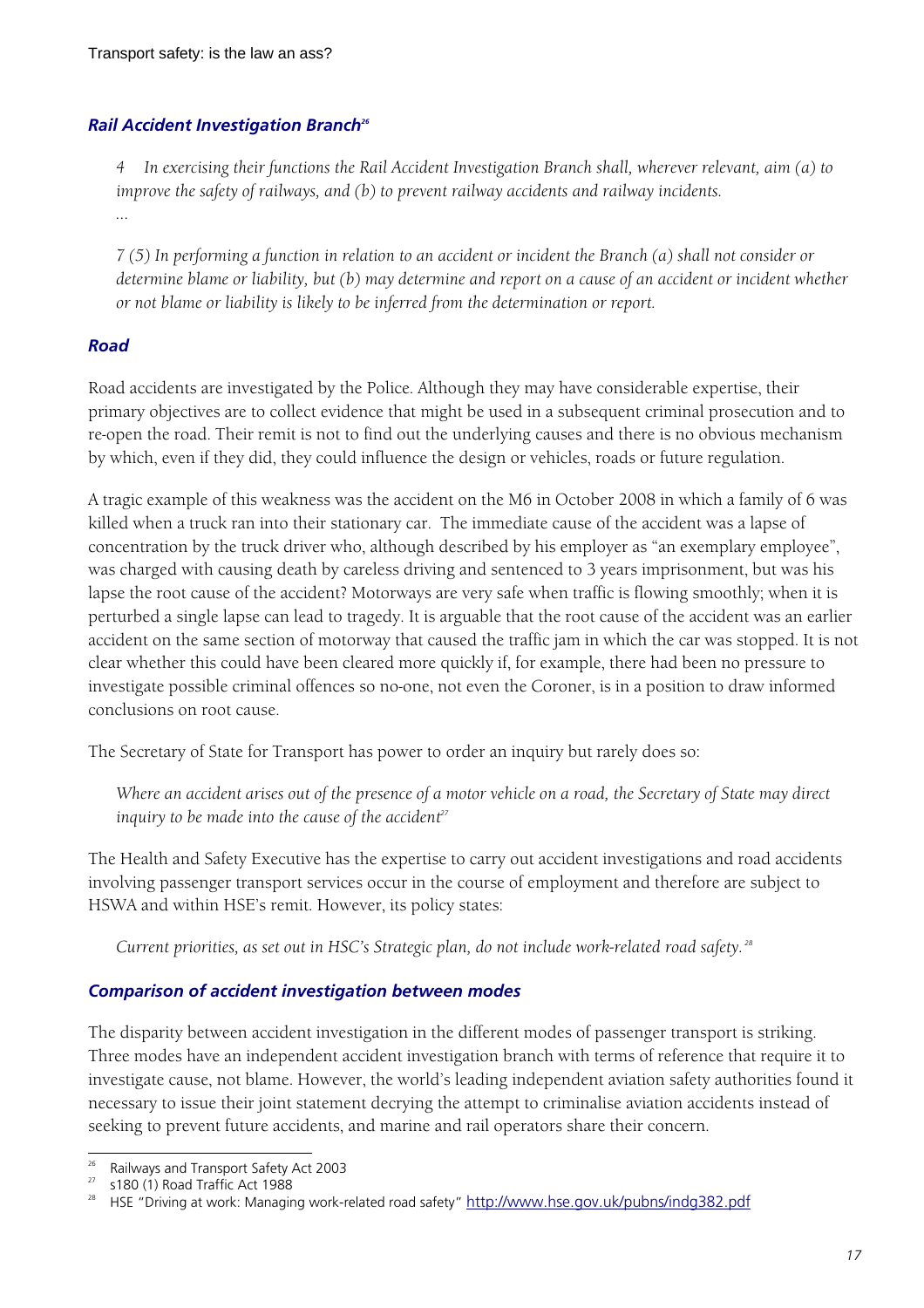There is also a significant difference between the modes if the investigation does indicate blame. Marine investigations may not be used in court proceedings. This was illustrated in the prosecution of the watch officer of the Pride of Bilbao, charged with manslaughter after the yacht Ouzo was apparently struck by a ship and its crew of three killed. He was acquitted, in part because the prosecution could not prove which ship had hit the Ouzo. The MAIB report, which established that the tracks of the Pride of Bilbao and of the Ouzo did coincide, was not published until a few hours after the jury returned its verdict. The legislation establishing the RAIB expressly takes the opposite approach, allowing its reports to be used, and that for AAIB is silent on the issue. There are arguments for both approaches – preventing publication may make witnesses more willing to help the inquiry to find cause, allowing it may advance justice in criminal proceedings – but they cannot both be right.

Road accidents are hardly investigated at all. Compare the investigation of two accidents. In both cases one passenger died and the second Principle of this report is that we expect a very high level of safety from all modes of public transport. The investigation of the Grayrigg rail accident<sup>29</sup> (18 months work, 250 page report, 29 recommendations) considered other similar accidents and identified systematic weaknesses There was no investigation of the underlying cause of the Alton Towers bus crash in August 2008, even though locals had been campaigning for years about the inadequate roads and sharp corners<sup>30</sup>. No lessons have been learnt, no systematic causes eliminated. Criminal sanctions against road drivers clearly are not enough. We have been imprisoning, fining or banning from driving those who are the immediate cause of road accidents for almost 100 years but they still kill around 3000 people each year in the UK, around 50,000 in Europe and around 1 million globally.

 $\overline{a}$ 

http://www.raib.gov.uk/publications/investigation\_reports/reports\_2008/report202008.cfm<br>see for example http://news.bbc.co.uk/1/hi/england/staffordshire/7569413.stm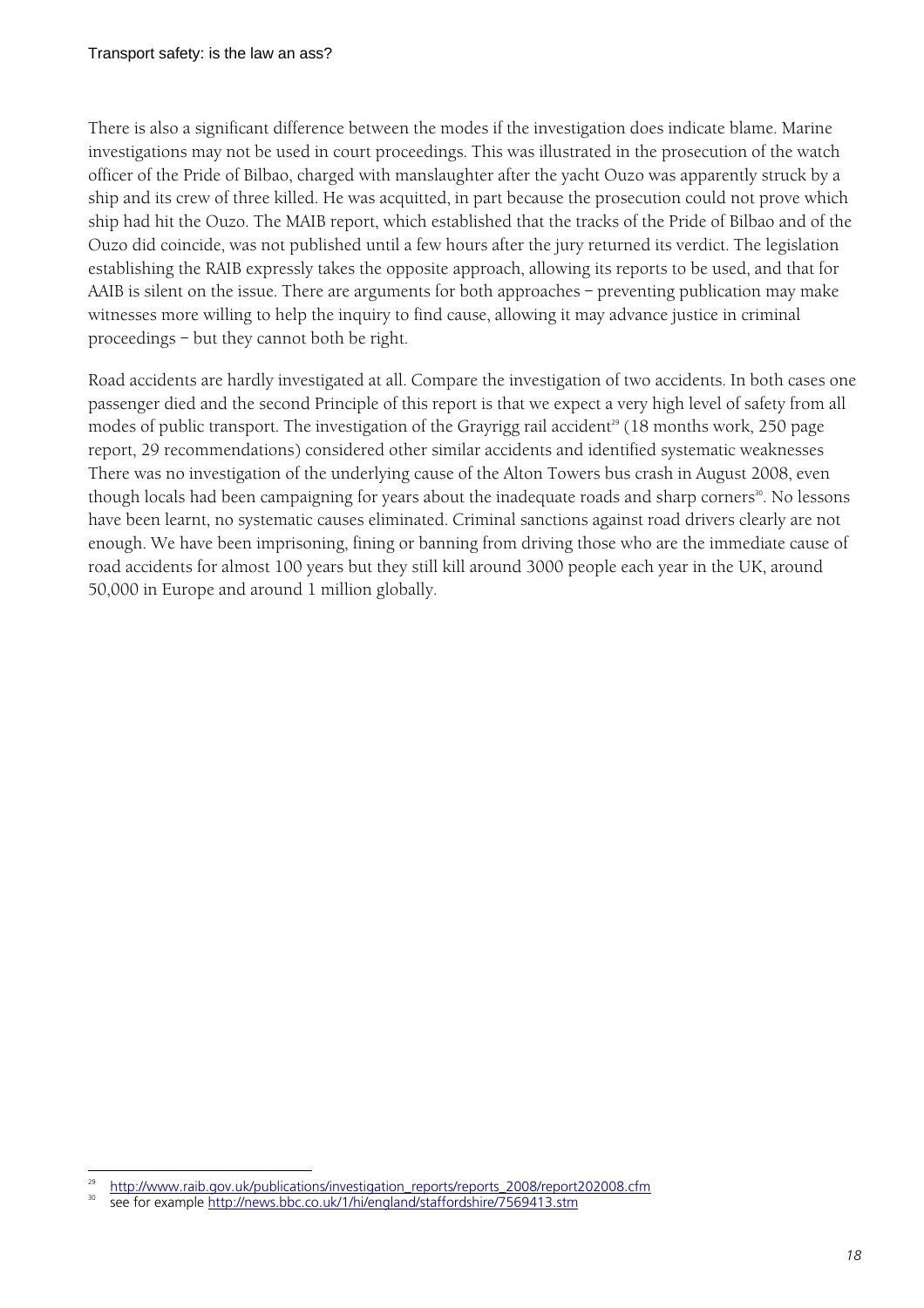# **4 Implications and action**

# **Messages for passenger safety regulation**

The regulation of passenger safety is confused:

- it is a mixture of prescriptive standards and aspirational goals, with little consistency within or between modes
- much is a consequence of historical accident, driven as much by the mood of the times in which the mode emerged as by logic. For example, railways emerged during "gung-ho" economic growth of Victorian times so were permitted practices that would be unacceptable if proposed today whereas aviation emerged in the more sober 1930s and 1950s and was the privilege of the rich who demanded high levels of safety from the start
- it is often strongly influenced by the political need to be seen to do something after a major accident. "*This must never happen again*" drives legislation which at best locks the stable door after the horse has bolted and at worst detracts from safety by diverting effort or even introducing a higher risk activity to eliminate the immediate concern
- much regulation is derived from international standards which are often the result of political horse trading. It is then embellished by national extensions
- political and media priorities appear not to coincide with true public concerns and values
- a dogmatic belief in criminal prosecution of those who are the immediate causes of accidents does not reflect public attitudes and can obstruct the process of finding the true cause and preventing repetition. More seriously, it can encourage "defensive management" where the operator acts to minimise the risk of prosecution rather than to maximise safety, a process analogous to the more widely known defensive medicine<sup>31</sup>

Despite all this, most passenger transport achieves a high level of safety. This implies that safety regulation is inefficient; more rational regulation should be able to deliver the same level of safety at lower cost, whether that cost is in money or loss of service in order to comply with inappropriate safety regulations.

# **System failures**

The weaknesses of concentrating on the immediate causes of accidents, often with a view to a prosecution, can be illustrated with four examples, one from each mode. In each case it is clear that blaming the person immediately responsible is unjust and fails to identify the cause so as to prevent the accident recurring. It also fails to recognise that some accidents arise as a result of incompatibility between two organisations or systems.

# *Aviation – Überlingen*

The Überlingen accident occurred when two aircraft were approaching over Switzerland. The automatic warning systems (TCAS) activated correctly and told the TU154 to climb and B757 to dive. The air traffic

 $\overline{a}$ see for example http://www.bmj.com/cgi/content/abstract/310/6971/27 or http://www.medterms.com/script/main/art.asp?articlekey=33262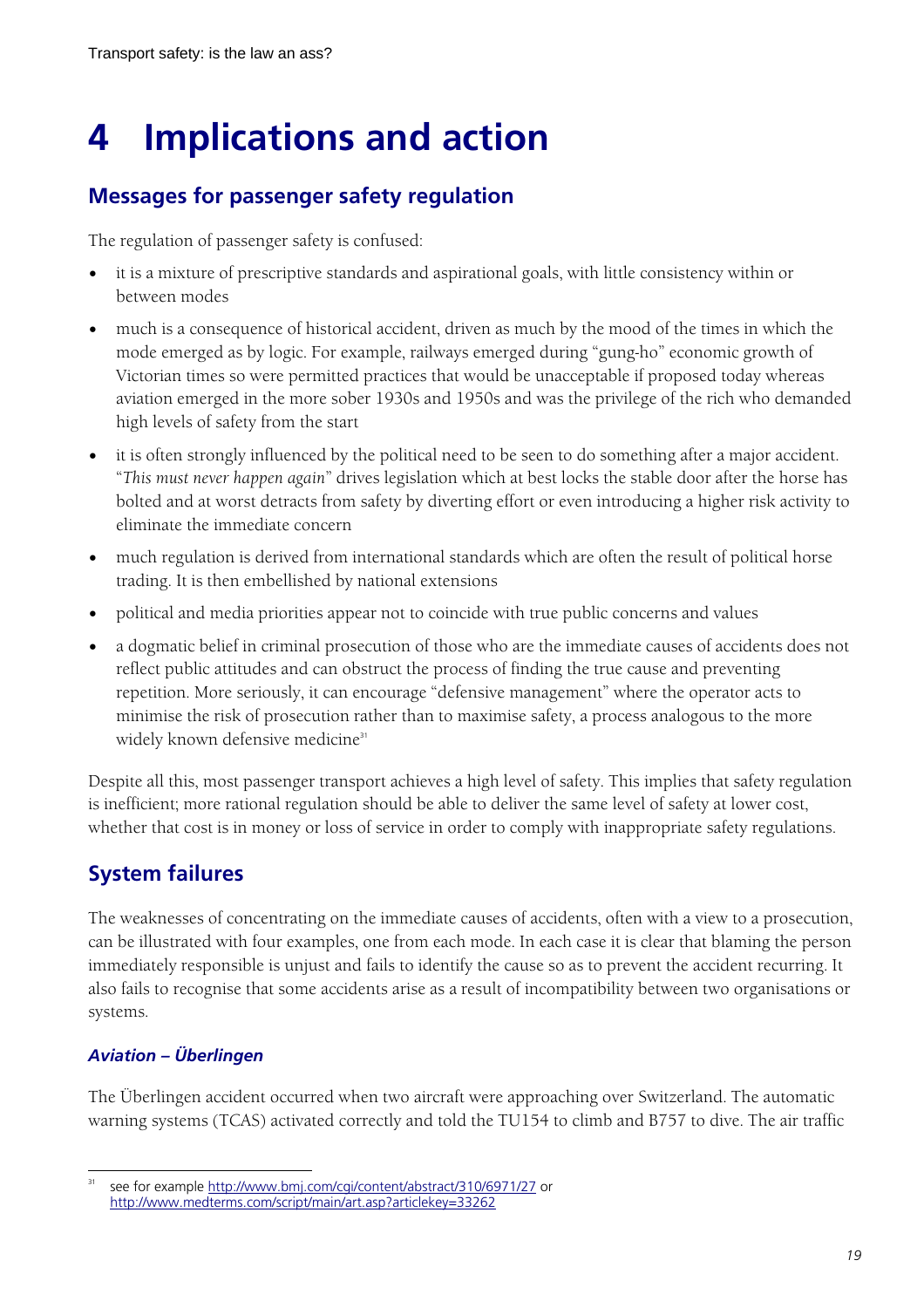controller also intervened, telling the TU154 to dive. That pilot chose to obey the controller. 71 people died and the accident was especially tragic because most the passengers on the TU154 were children.

On the face of it, this was a simple controller error. Four members of the air traffic control organisation were subsequently convicted of manslaughter (the front line controller was not charged because he had already been murdered by a relative of three of the victims). But the real causes were much more complex, including a failure of the international community to define appropriate protocols for TCAS, inadequate or



non-functioning equipment in the control centre and a failure of the European regulatory body to enforce its own harmonised standards<sup>32</sup>.



### *Marine – Herald of Free Enterprise*

The facts of the sinking of the Herald of Free Enterprise are well known – she left Zeebrugge harbour with the bow doors open, sea entered the vehicle deck causing the ship to list and become unstable. The immediate cause is obvious – motoring into a rough sea with an open front. But the underlying cause is much less simple. It includes the corporate and professional culture that allowed this practice, the pressure to keep to timetables and the design of the vessel, in particular the vehicle deck.

### *Rail – Ladbroke Grove*

The Ladbroke Grove rail accident occurred when a driver failed to see a red "stop" signal and took his train across the path of a high speed train. 31 people died in the resulting collision. On its face the cause is simple, and the driver's employers were convicted of breach of HSWA.



 $\overline{a}$ <sup>32</sup> Brooker P, The Überlingen accident: macro-level safety lessons, Safety Science 2007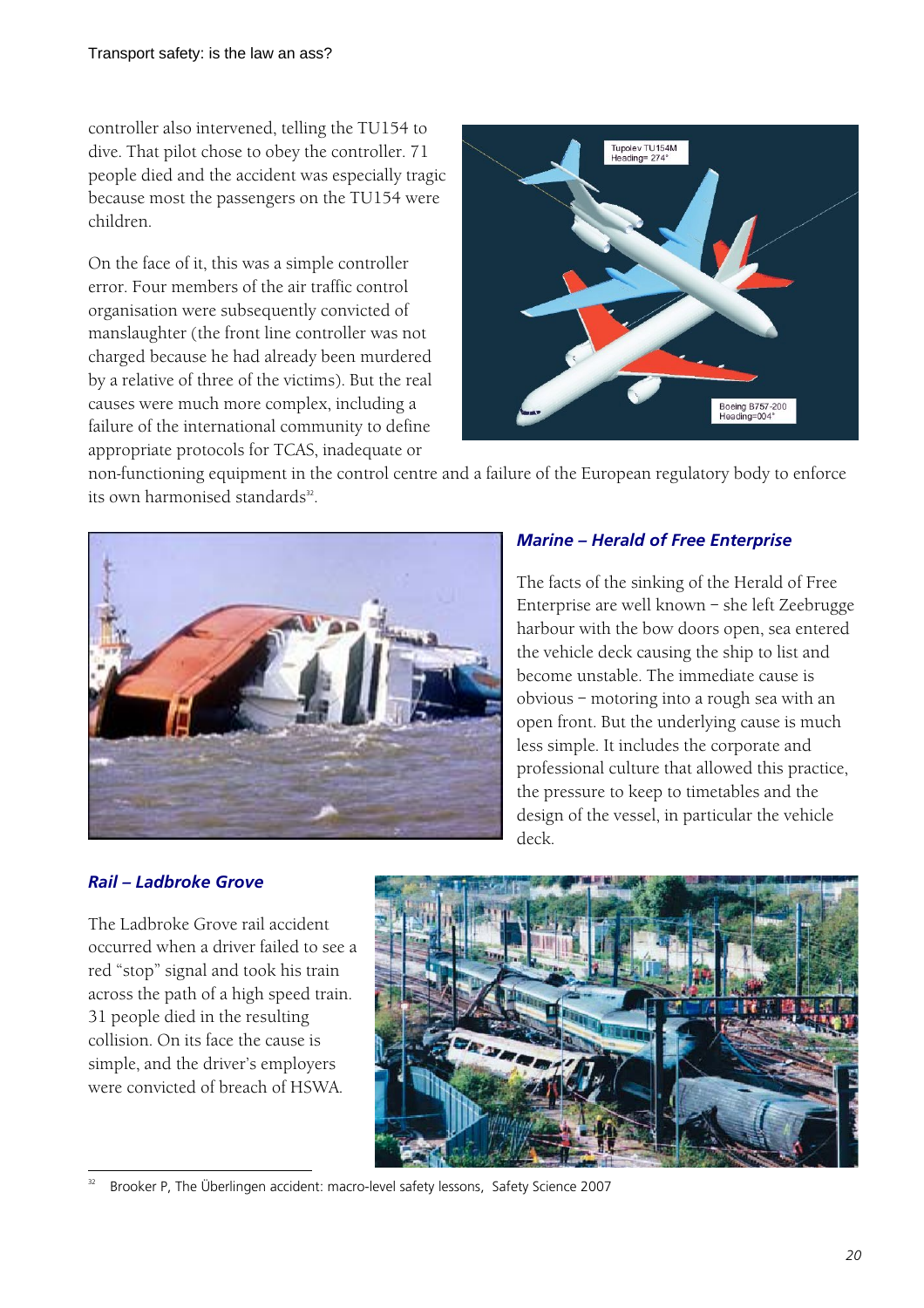But the underlying causes were much more complicated. The signal was one of many on a single gantry, hard to locate especially when illuminated by strong low angle sunlight. It had been passed several times before; experienced drivers knew it was hard to see and drove slowly through that section. The prevailing regulations required all signalling schemes to be approved by the safety authorities; this one had been operating with a derogation without approval for many months.

#### *Road – Camden railway bridge*



Although fortunately no-one was killed, this accident again illustrates the complexity of underlying causes. The bus was on a diversionary route following the Camden Market fire in 2008. It is clear from the picture that the bus has to go through the centre of the arch, so on its face is just a driver error. But this was, like many accidents, a result of perturbed operations. It was not the normal route taken by the driver and requires special precautions and training. It was a failure of management as well as the driver.

#### *Common feature of all four accidents*

In all four of the examples, the underlying cause of the accident is much more complex than the failure of an individual or component. They occurred because of failings by management, institutional culture, regulatory oversight or international coordination. The regulatory framework has to address these as well as the behaviour of front-line individuals.

# **Action to improve regulation of passenger safety**

This report asked if the law that regulates passenger safety transport safety is "an ass" The evidence is that it is not, in that it does not have the perverse and irrational structure that Dickens' character described, but it is confused and inconsistent (the term "dog's breakfast" was used in the lecture):

- political and enforcement actions are too often driven by hysterical press, not considered analysis
- there is increasing pressure to focus on punishing individuals and not on identifying and rectifying systemic failings
- principles and practice vary greatly between modes of transport, often because of historical accident and with little logical basis.

In the speech on VPF referenced earlier, the Minister said:

*If you have lost a loved one, it does not matter whether that occurred in a road, rail or aviation accident.* 

We need two actions. The first is research to develop a clear understanding, supported by evidence, of general public sentiment – what people, when properly informed, want from transport safety. The railway work described in section 2 of this report shows that this is possible; it needs to be extended across modes. The second is then a "first principles" review of transport safety law, aiming to make the same radical rationalisation as the Robens report did for the mess of industrial safety law that existed until the 1970s.